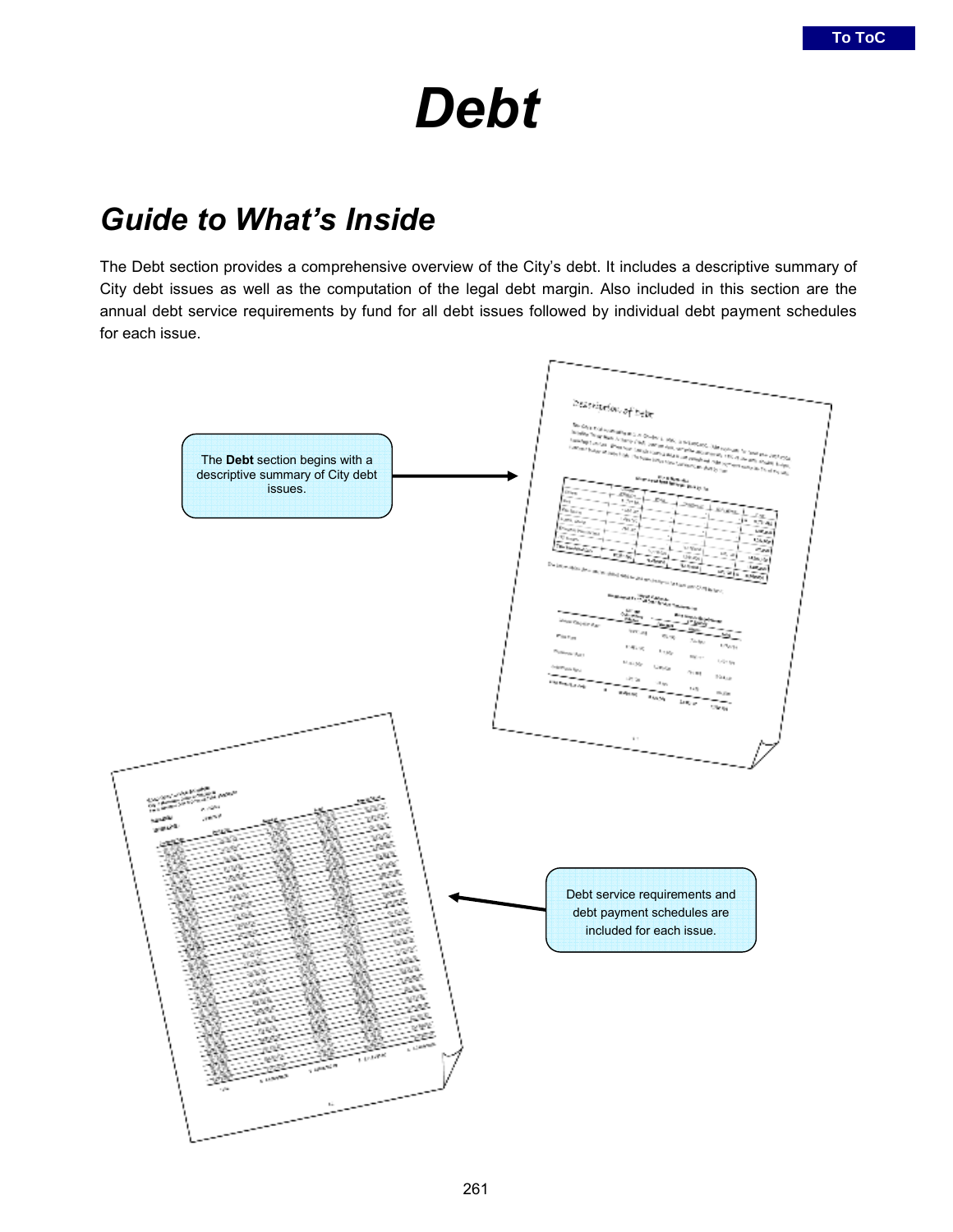# Where Can I Find...

| <b>General Obligation Debt Service Debt Payment Schedules</b> |  |
|---------------------------------------------------------------|--|
|                                                               |  |
|                                                               |  |
|                                                               |  |
|                                                               |  |
|                                                               |  |
|                                                               |  |
|                                                               |  |
|                                                               |  |
| <b>Water Fund Debt Payment Schedules</b>                      |  |
|                                                               |  |
|                                                               |  |
|                                                               |  |
|                                                               |  |
|                                                               |  |
| <b>Wastewater Fund Debt Payment Schedules</b>                 |  |
|                                                               |  |
|                                                               |  |
|                                                               |  |
|                                                               |  |
|                                                               |  |
| <b>Debt Service</b>                                           |  |
|                                                               |  |
|                                                               |  |
|                                                               |  |
|                                                               |  |
|                                                               |  |
|                                                               |  |
|                                                               |  |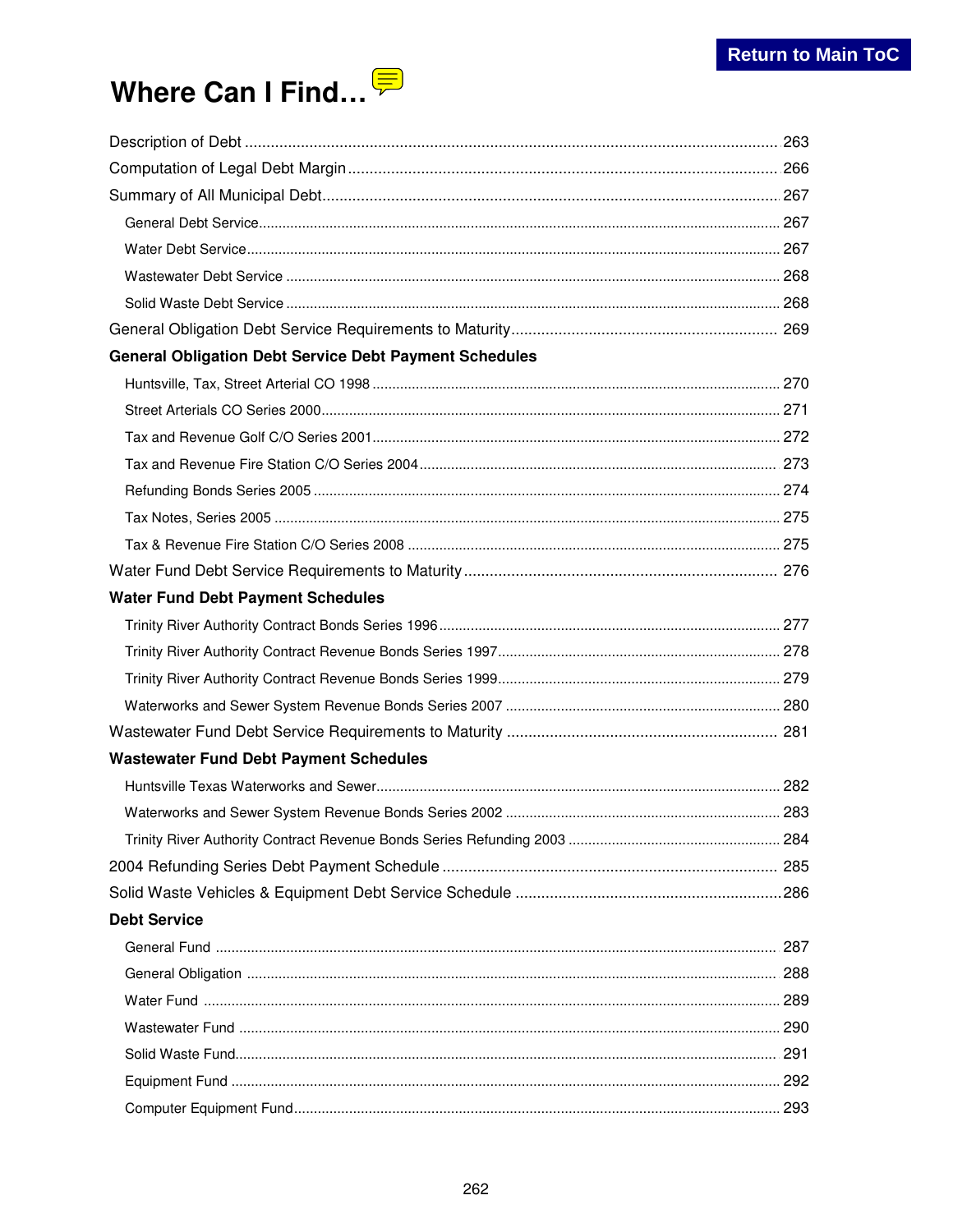## *Description of Debt*

<span id="page-2-0"></span>The City's total outstanding debt at October 1, 2008, is \$46,890,000. Debt payments for FY 2008-09, including Trinity River Authority (TRA) contract debt, comprise approximately 12% of the total citywide budget, excluding transfers. When pass through contract debt is not considered, debt payments comprise 10% of the total combined budget of these funds. The below tables show total municipal debt by use:

|                             | General    |            |                          | Solid  |            |
|-----------------------------|------------|------------|--------------------------|--------|------------|
|                             | Obligation | Water      | Wastewater               | Waste  | Total      |
| <b>Streets</b>              | 11.085.000 |            |                          |        | 11,085,000 |
| Golf                        | 4.590.000  |            | $\overline{\phantom{0}}$ |        | 4,590,000  |
| Fire Station (2004)         | 1.030.000  |            |                          |        | 1,030,000  |
| <b>Aquatic Center</b>       | 590,000    |            |                          |        | 590,000    |
| Enterprise Infrastructure   |            | 1.815.000  | 13.080.000               | 85,000 | 14,980,000 |
| <b>TRA Contract</b>         |            | 10.735.000 | 1.730.000                |        | 12,465,000 |
| Fire Station (2008)         | 2.150.000  |            |                          |        | 2,150,000  |
| <b>Total Municipal Debt</b> | 19.445,000 | 12,550,000 | 14,810,000               | 85,000 | 46,890,000 |

#### **City of Huntsville Summary of Total Municipal Debt by Use**

The below tables show total municipal debt service requirements for FY 08-09 by fund:

#### **City of Huntsville Summary of FY 08-09 Debt Service Requirements**

|                                | Current<br>Outstanding |                  | <b>Debt Service Requirement</b><br>FY 2008-09 |           |
|--------------------------------|------------------------|------------------|-----------------------------------------------|-----------|
|                                | <b>Balance</b>         | <b>Principal</b> | <b>Interest</b>                               | Total     |
| <b>General Obligation Fund</b> | 19,445,000             | 1,113,300        | 839,145                                       | 1,952,445 |
| Water Fund                     | 12,550,000             | 920,000          | 720,308                                       | 1,640,308 |
| <b>Wastewater Fund</b>         | 14,810,000             | 1,400,000        | 658,716                                       | 2,054,185 |
| Solid Waste Fund               | 85,000                 | 85,000           | 956                                           | 85,956    |
| <b>Total Municipal Debt</b>    | 46,890,000<br>S.       | 3,518,300        | 2,219,125                                     | 5,732,894 |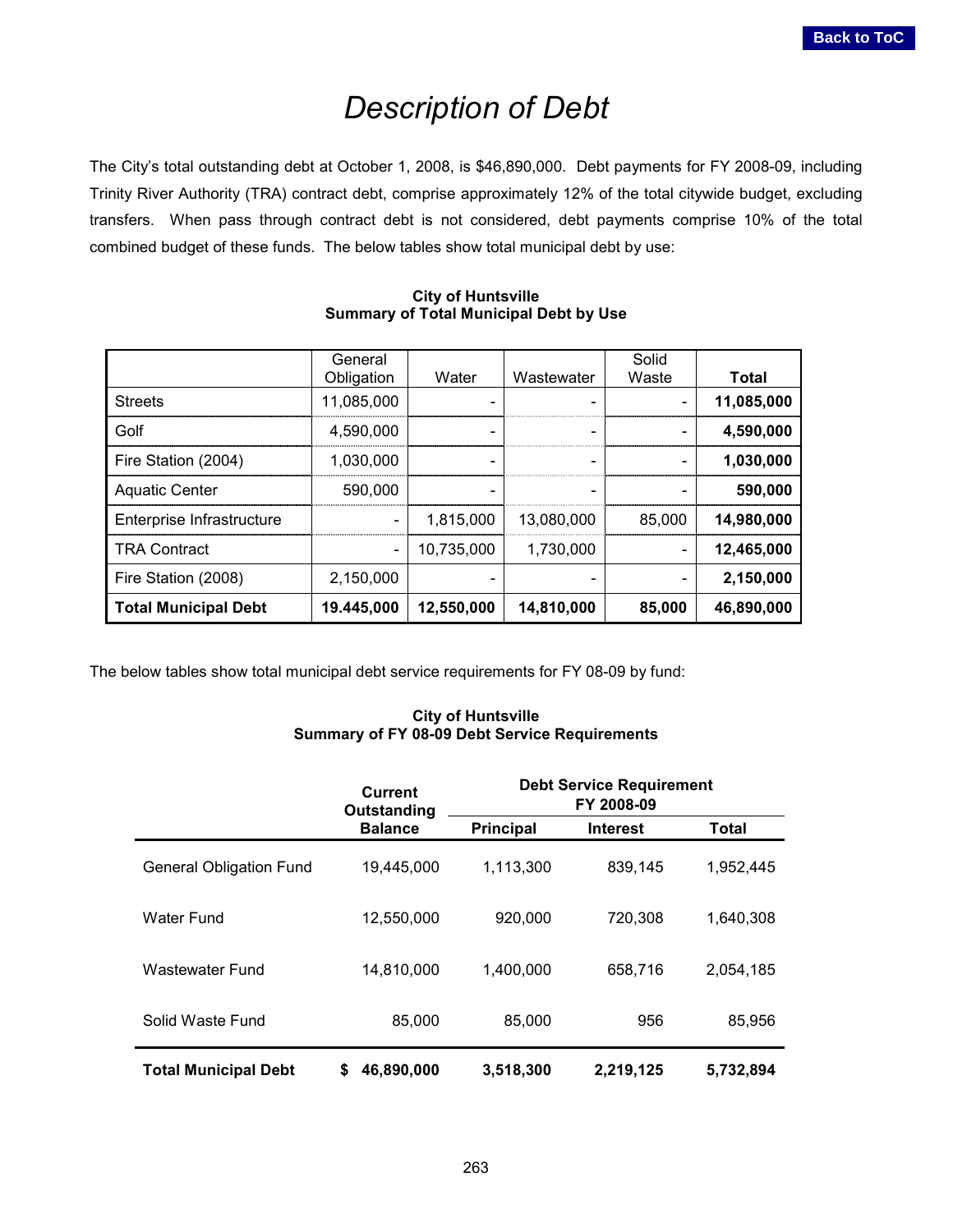### **General Obligation Debt Service Fund**

#### **Debt Payable from Ad Valorem (Property) Taxes**

The City's total outstanding General Obligation Debt, payable from ad valorem (property) taxes at October 1, 2008, is \$19,445,000. The below table shows the use of those funds:

#### **City of Huntsville Outstanding General Obligation Debt**

| Streets* | \$11,085,000 Fire Station ('04 & '08) | \$3,180,000 |
|----------|---------------------------------------|-------------|
| Golf     | \$4,590,000 Aquatic Center            | \$590,000   |

\* \$3,755,000 of 2005 refunding bonds

#### **Future Outlook and Impact**

The City's legal debt limit is 10% of Huntsville's assessed value. Based on current assessed value of \$1,144,767,579, the legal debt limit is \$114,476,758. Council expects to be able to meet current outstanding debt payments with the adopted property tax rate 40.07¢ per \$100 assessed tax rate. The FY 2008-09 property tax rate represents a decrease of 1.28¢ (3.2%) from the prior year rate of 41.35¢. The debt portion of the property tax rate for FY 2008-09 is 18.99¢ and constitutes 47% of the total tax revenue. The debt portion of the property tax rate for the prior fiscal year was 17.30¢. This represents an increase of 1.69¢ in the debt service tax rate.

In November 2001, debt in the amount of \$5,000,000 was issued for construction of a golf course. The City issued debt in FY 2003-04 in the amount of \$1,200,000 to build a fire station and for improvements to two existing fire stations. A refunding issue in 2004 in the amount of \$2,200,000 replaced debt issues in General, Water, Wastewater, and Solid Waste Funds. In 2005, a refunding issue in the amount of \$3,820,000 was issued for the outstanding street certificate of obligation principal of \$4,965,000. Also in 2005, tax notes in the amount of \$1,145,000 were issued for the construction of an aquatic center and the purchase of equipment (asphalt paver). No refunding issues or general obligation debt was issued during FY 2006-07 or 2007-08.

In September 2007, the City Council issued a resolution calling for a bond election to be held for the construction of a fire station in the north east section of the community. In the November 2007 bond election, voters approved the issuance of \$2,150,000 in bonds to fund this new fire station. The bonds are scheduled to be issued in the fiscal year.

#### **Operating Leases**

The City obtained a ladder fire truck under a ten-year lease purchase contract in the amount of \$703,579 in FY 2004-05. The lease was paid in full in September 2008.

The final payment of \$213,797 was made in FY 2007-08 for the City's computer lease, which was budgeted from available funds in the Computer Replacement Internal Service Fund.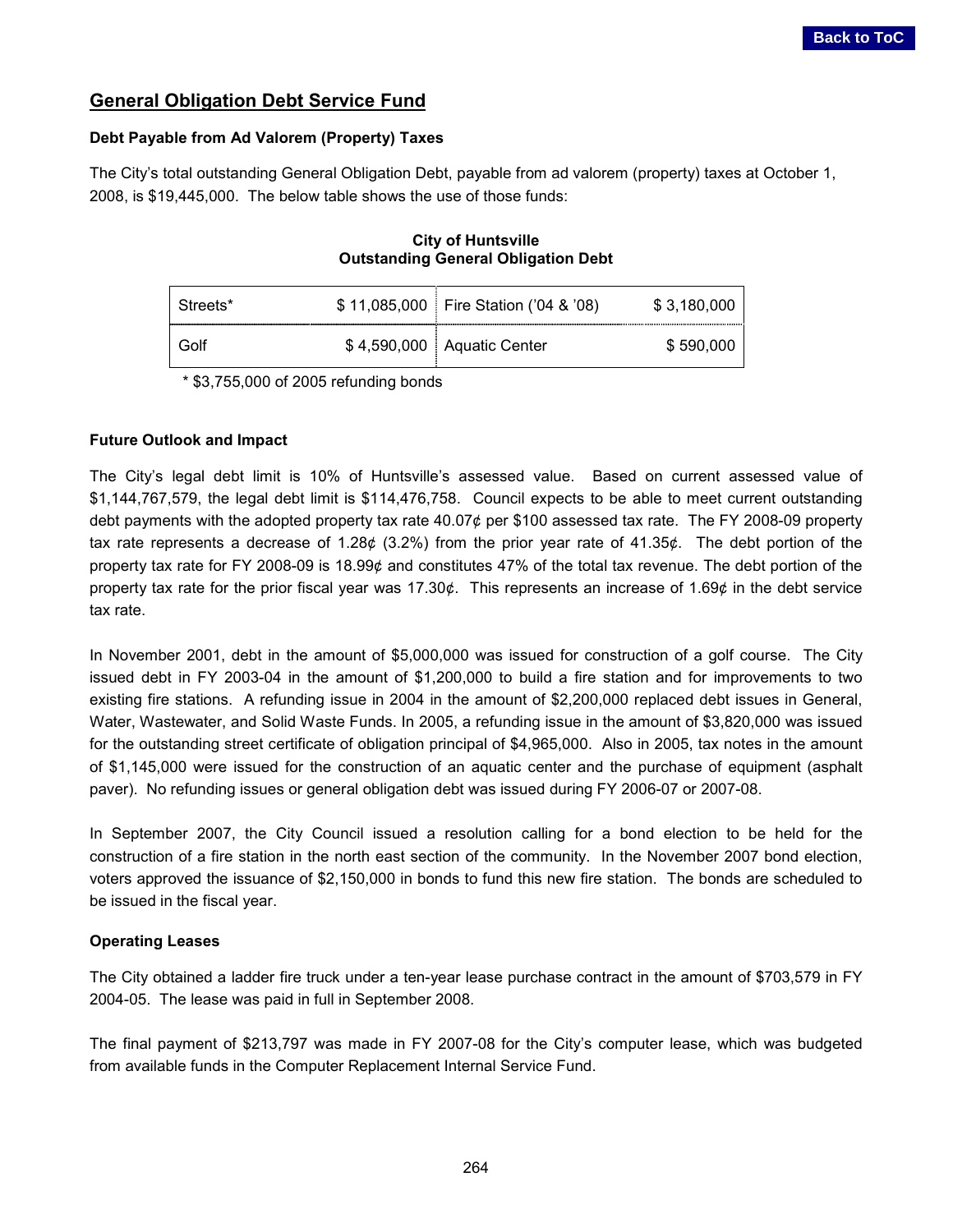#### **Water and Wastewater Funds**

Revenue Bond covenants require that net revenues of the combined water and wastewater utilities equal to at least one and one-half times the average annual requirements for the payment of principal and interest on the City revenue bonds. The City has at all times met this requirement. Contract debt with the Trinity River Authority (TRA) is considered an operating expense.

#### **Water Fund**

Debt payments, comprising 15% of the total Water Fund budget, consists of contract debt with the Trinity River Authority on the surface water treatment plant, water distribution lines to serve Texas Department of Criminal Justice (TDCJ) units and Tenaska (\$10,735,000 outstanding balance), and waterworks revenue bonds for water capital projects.

Contract debt with the Trinity River Authority (TRA) includes debt issued in 1996 used to provide water to the TDCJ's Ellis Unit, Estelle Unit, and the Medical Facility. Delivery of water to these units required construction of pumping, metering, and pipeline facilities. TDCJ pays a monthly minimum service charge equal to the amount necessary to amortize the debt and purchase water from the City at the rate that the City pays TRA. In 1997, the City issued debt through TRA for improvements to the water treatment plant including an additional clarifier, modifying two existing clarifiers and modifying existing filters. In early 1999, the City issued debt for expansion of the water plant to serve Tenaska, an electric cogenerating plant. This debt is fully paid by Tenaska.

#### **Future Outlook and Impact**

The City issued \$1,995,000 in waterworks revenue bonds for water capital projects in FY 2007-08. The upfront cost of \$1,190,000 for the design, engineering, and sludge land purchase portions of the Trinity River Authority Plant Revitalization project was included in the FY 2007-08 capital improvement budget. A reimbursement agreement has been approved in which the City will be reimbursed these funds upon any bond issue by the Trinity River Authority related to plant improvements. Any approved bond would be issued by TRA, with contract debt to the City. A three year call will allow early defeasement by the City. The amount of any necessary financing for future plant repair or improvement depends upon approval and the alternatives selected.

#### **Wastewater Fund**

Debt payments comprise approximately 28% of the total Wastewater Fund budget. Debt in the Wastewater Fund is comprised of several categories: 1) revenue bonds issued in 1997 and 2002 (\$13,080,000 outstanding balance); and 2) contract debt with the Trinity River Authority (TRA) for a financing agreement for sewer lateral lines and for work done at the wastewater plants as a result of U.S. Environmental Protection Agency (USEPA) mandates (\$1,730,000 outstanding balance).

#### **Future Outlook and Impact**

In 1997, the City issued revenue bonds in the amount of \$14,395,000 for construction of a third wastewater treatment plant and to provide sewer service to an area that did not have access to city sewer service. In 2002, the City issued revenue bonds for \$7,255,000 for expansion of sewer service to areas near the new wastewater treatment plant and extension of wastewater lines to un-served areas, including the Highway 75 South area. No future debt issues are planned.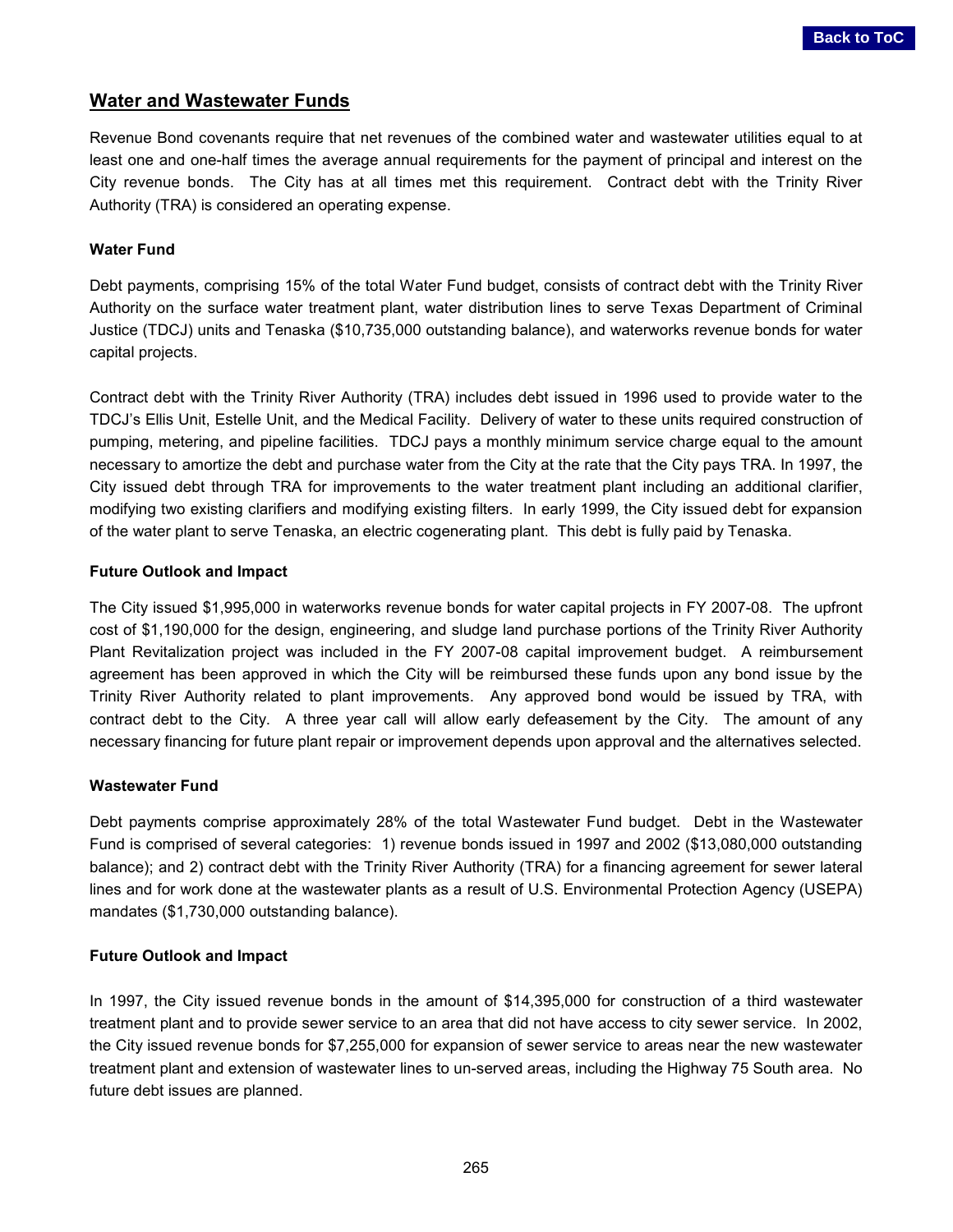#### <span id="page-5-0"></span>**Solid Waste Fund**

In 1993, the City issued \$1,600,000 in certificates of obligation to finance the closing of the City landfill, construction of a transfer station, purchase of equipment for use in transferring the waste and the related engineering costs of the change. The debt was refunded in 2004 for overall cost savings (\$85,000 outstanding balance.) The FY 2008-09 budget includes the final payment on this issue.

#### **Future Outlook and Impact**

In November of 2007, the City Council approved the purchase and financing of equipment for conversion to automated residential collection of solid waste. The FY 2008-09 budget includes \$215,341 for the projected debt service. Services with the new system were begun September 2008.

#### **Computation of Legal Debt Margin**

|                                                                                      |                 | October 1, 2008     |
|--------------------------------------------------------------------------------------|-----------------|---------------------|
| Assessed Value less Exemptions:                                                      |                 | \$<br>1,144,767,579 |
| Debt Limit 10 Percent of Assessed Value                                              |                 | \$<br>114,476,758   |
| Amount of Debt Applicable to Debt Limit:                                             |                 |                     |
| <b>General Obligation Debt:</b>                                                      |                 |                     |
| 1998 Certificate of Obligation - Street Arterials                                    | \$<br>6,655,000 |                     |
| 2000 Combination Tax & Revenue Certificate of<br><b>Obligation - Street Arterial</b> | 675,000         |                     |
| 2001 Certificate of Obligation - Golf Course                                         | 4,590,000       |                     |
| 2004 Certificate of Obligation - Fire Station                                        | 1,030,000       |                     |
| 2005 Tax Notes                                                                       | 590,000         |                     |
| 2005 Refunding Series                                                                | 3,755,000       |                     |
| 2008 Certificate of Obligation - Fire Station                                        | \$<br>2,150,000 | \$<br>19,445,000    |
|                                                                                      |                 |                     |
| Net General Obligation Debt Payable from Ad<br><b>Valorem Taxes</b>                  |                 | \$<br>19,445,000    |
| Interest & Sinking Fund Balance as of September 30                                   |                 | (220, 416)          |
| Total Net General Obligation Debt Payable from Ad<br>Valorem Taxes                   |                 | 19,224,584          |
| Ratio of Net General Obligation Debt to Taxable<br>Assessed Valuation per \$100      |                 | 1.7%                |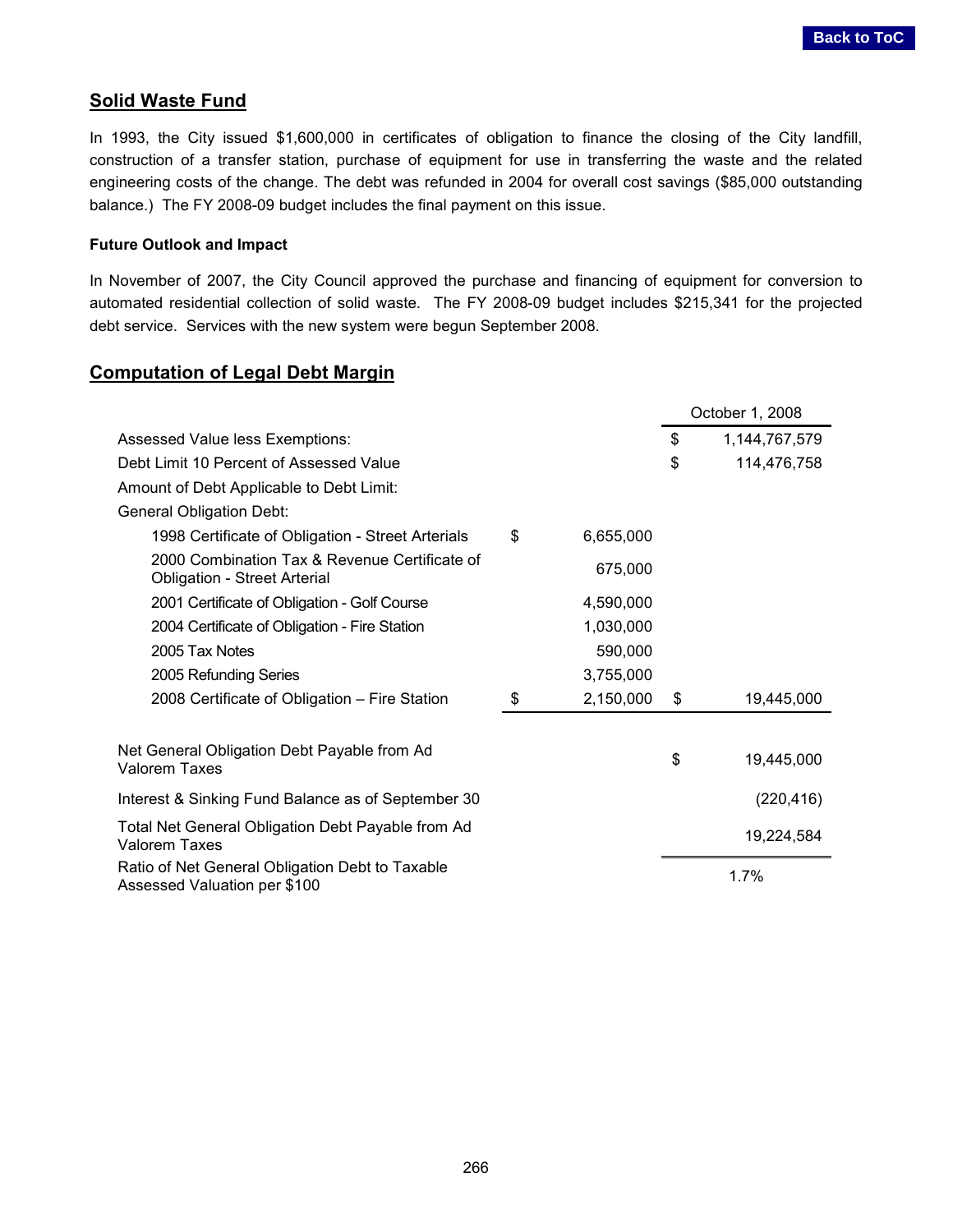## <span id="page-6-0"></span>**Summary of General Obligation Debt**

|                                                             | Current<br>Outstanding | <b>Debt Service Requirement</b><br>FY 2008-09 |                 |              |
|-------------------------------------------------------------|------------------------|-----------------------------------------------|-----------------|--------------|
| <b>General Obligation Debt</b>                              | <b>Balance</b>         | <b>Principal</b>                              | <b>Interest</b> | Total        |
| Huntsville, Tax, Street Arterial CO 1998,<br>\$7,425,000    | 6,655,000.00           | 395,000.00                                    | 303,383.76      | 698,383.76   |
| Street Arterials CO Series 2000,<br>\$5,000,000             | 675,000.00             | 335,000.00                                    | 34,412.50       | 369,412.50   |
| Tax and Revenue Golf CO Series 2001,<br>\$5,000,000         | 4,590,000.00           | 95,000.00                                     | 226,980.00      | 321,980.00   |
| Tax and Revenue Fire Station CO Series<br>2004, \$1,200,000 | 1,030,000.00           | 50,000.00                                     | 37,642.50       | 87,642.50    |
| Refunding Bonds Series 2005                                 | 3,755,000.00           | 25,000.00                                     | 132,176.00      | 157,176.00   |
| Tax Notes, Series 2005, \$1,145,000                         | 590,000.00             | 140,000.00                                    | 18,850.00       | 158,850.00   |
| Tax and Revenue Fire Station CO Series<br>2008, \$2,150,000 | 2,150,000.00           | 73,300.00                                     | 85,700.00       | 159,000.00   |
| <b>Total General Obligation Debt</b>                        | \$<br>19,445,000.00    | 1,113,300.00                                  | 839,144.76      | 1,952,444.76 |

## **Summary of Water Fund Debt**

|                                                                                     |    | <b>Current</b><br>Outstanding |                  | <b>Debt Service Requirement</b><br>FY 2008-09 |              |
|-------------------------------------------------------------------------------------|----|-------------------------------|------------------|-----------------------------------------------|--------------|
| Water Debt                                                                          |    | <b>Balance</b>                | <b>Principal</b> | <b>Interest</b>                               | Total        |
| <b>Trinity River Authority Contract Bonds</b><br>Series 1996 \$3,905,000.00         | \$ | 2,020,000.00                  | 210,000.00       | 106,492.00                                    | 316,492.00   |
| <b>Trinity River Authority Contract Revenue</b><br>Bonds Series 1997 \$3,120,000.00 |    | 1,895,000.00                  | 145,000.00       | 99,438.00                                     | 244,438.00   |
| <b>Trinity River Authority Contract Revenue</b><br>Bonds Series 1999 \$9,260,000.00 |    | 6,820,000.00                  | 395,000.00       | 441.324.00                                    | 836,324.00   |
| <b>Waterworks and Sewer System Revenue</b><br>Bonds, Series 2007 \$1,995,000.00     |    | 1,815,000.00                  | 170,000.00       | 73,053.76                                     | 243.053.76   |
| <b>Total Water Debt</b>                                                             | \$ | 12,550,000.00                 | 920,000.00       | 720,307.76                                    | 1,640,307.76 |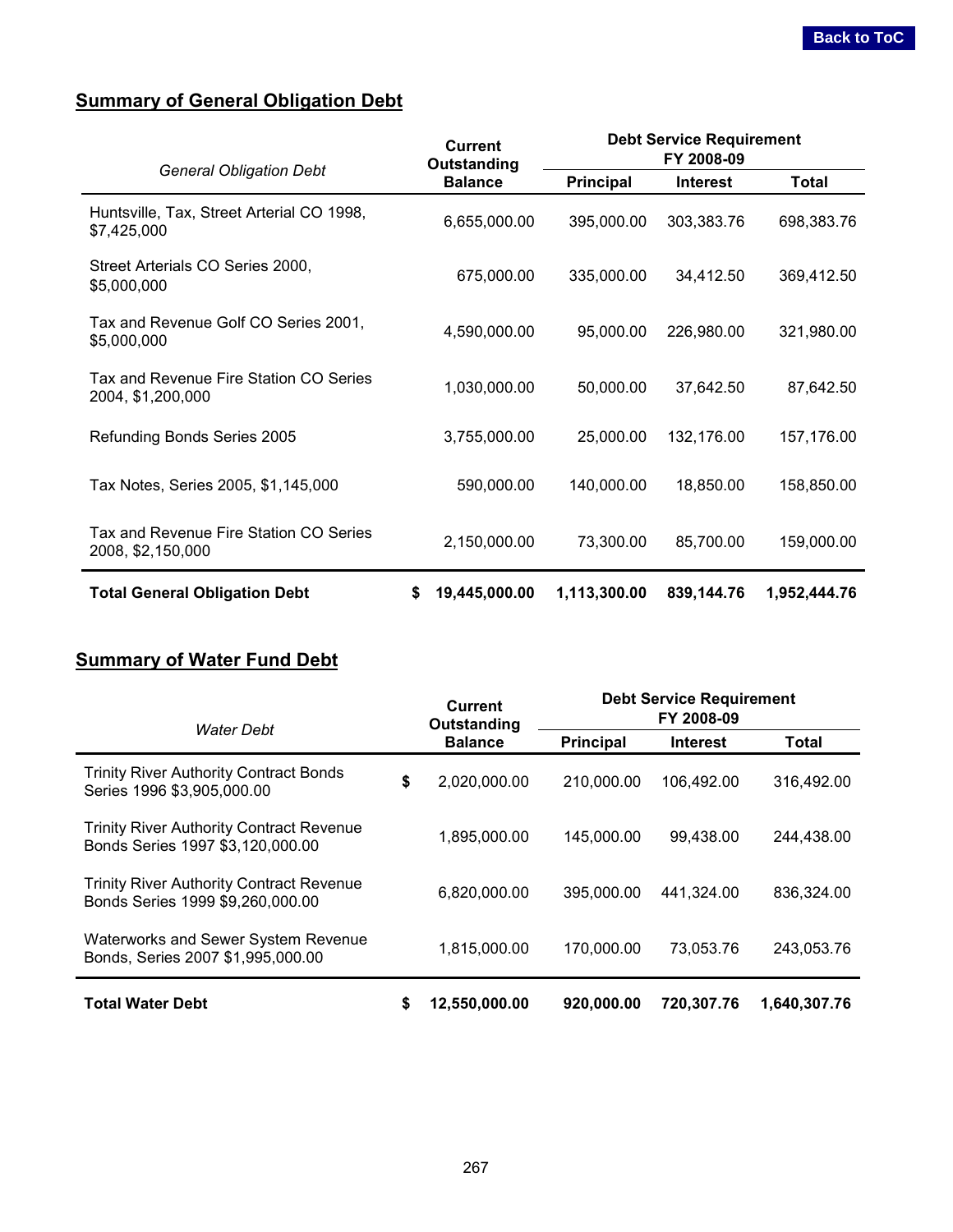## <span id="page-7-0"></span>**Summary of Wastewater Fund Debt**

|                                                                                                  |    | <b>Current</b><br>Outstanding | <b>Debt Service Requirement</b><br>FY 2008-09 |                 |              |
|--------------------------------------------------------------------------------------------------|----|-------------------------------|-----------------------------------------------|-----------------|--------------|
| <b>Wastewater Debt</b>                                                                           |    | <b>Balance</b>                | <b>Principal</b>                              | <b>Interest</b> | <b>Total</b> |
| Huntsville Texas Waterworks and Sewer<br>\$14,395,000,00                                         | \$ | 7,305,000.00                  | 770,000.00                                    | 320.120.00      | 1,090,120.00 |
| Waterworks and Sewer System Revenue<br>Bonds Series 2002 \$7,255,000.00                          |    | 5,775,000.00                  | 315,000.00                                    | 260.927.50      | 575,927.50   |
| <b>Trinity River Authority Contract Revenue</b><br>Bonds Series Refunding 2003<br>\$3,125,000.00 |    | 1,730,000.00                  | 315,000.00                                    | 77,668.00       | 392,668.00   |
| <b>Total Wastewater Debt</b>                                                                     | S  | 14,810,000.00                 | 1,400,000.00                                  | 658,715.50      | 2,058,715.50 |

## **Summary of Solid Waste Fund Debt**

|                               | Current<br>Outstanding | <b>Debt Service Requirement</b><br>FY 2008-09 |                 |           |
|-------------------------------|------------------------|-----------------------------------------------|-----------------|-----------|
| Solid Waste Debt              | <b>Balance</b>         | <b>Principal</b>                              | <b>Interest</b> | Total     |
| 2004 Refunding Bond Series    | \$<br>85,000.00        | 85,000,00                                     | 956.25          | 85,956.25 |
| <b>Total Solid Waste Debt</b> | \$<br>85,000.00        | 85,000.00                                     | 956.25          | 85,956.25 |

#### **City of Huntsville Summary of Total Municipal Debt Fund**

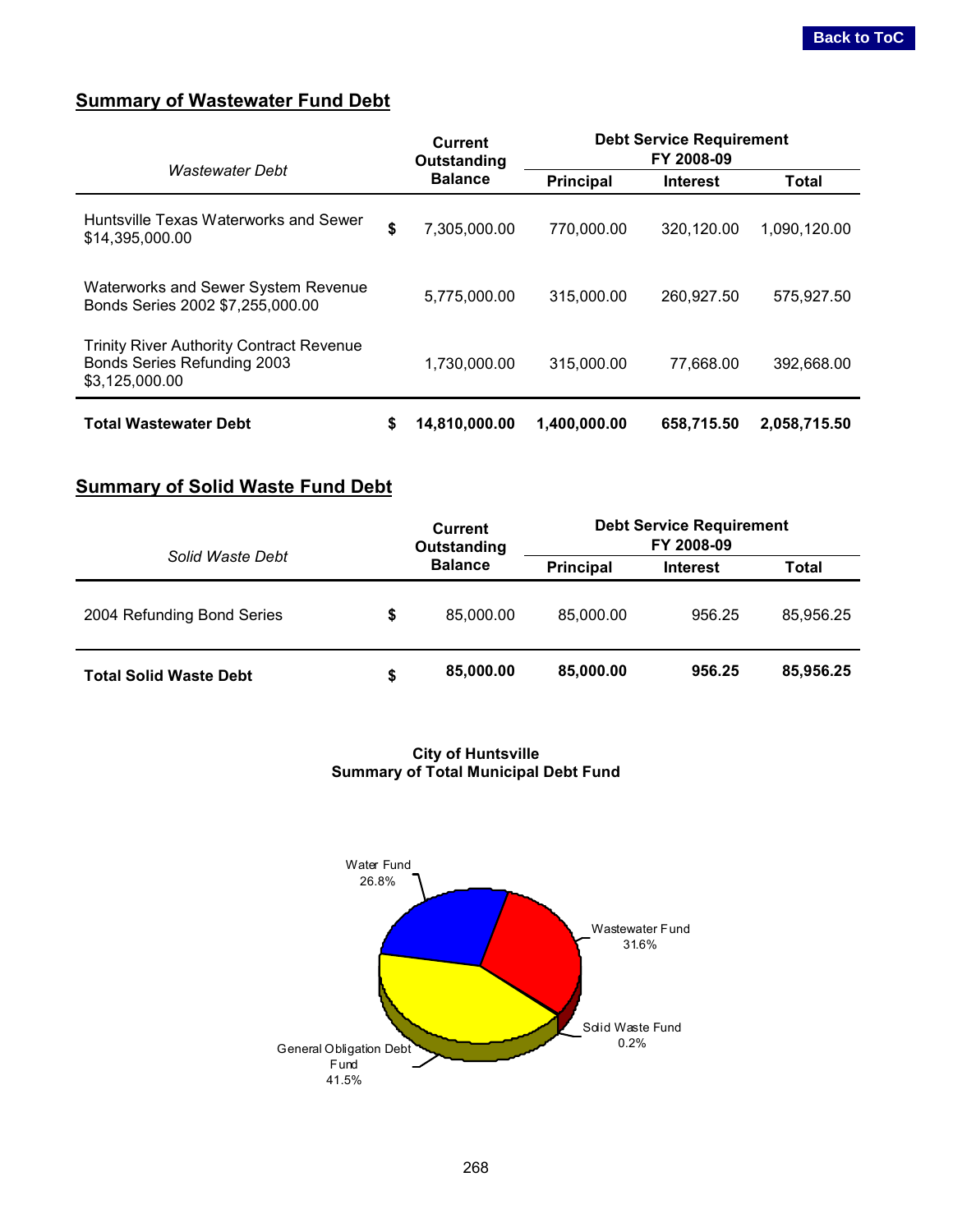<span id="page-8-0"></span>

| <b>Fiscal Year</b> | <b>Outstanding Beginning</b> | Principal    | Interest   | <b>Total</b> |
|--------------------|------------------------------|--------------|------------|--------------|
| 2008-2009          | 19,445,000.00                | 1,113,300.00 | 839,144.76 | 1,952,444.76 |
| 2009-2010          | 18,331,700.00                | 1,095,000.00 | 704,216.01 | 1,799,216.01 |
| 2010-2011          | 17,236,700.00                | 1,150,000.00 | 654,235.01 | 1,804,235.01 |
| 2011-2012          | 16,086,700.00                | 1,205,000.00 | 605,312.51 | 1,810,312.51 |
| 2012-2013          | 14,881,700.00                | 1,090,000.00 | 558,646.26 | 1,648,646.26 |
| 2013-2014          | 13,791,700.00                | 1,140,000.00 | 512,146.26 | 1,652,146.26 |
| 2014-2015          | 12,651,700.00                | 1,195,000.00 | 463,201.01 | 1,658,201.01 |
| 2015-2016          | 11,456,700.00                | 1,245,000.00 | 411,014.01 | 1,656,014.01 |
| 2016-2017          | 10,211,700.00                | 1,315,000.00 | 355,449.26 | 1,670,449.26 |
| 2017-2018          | 8,896,700.00                 | 1,370,000.00 | 295,881.26 | 1,665,881.26 |
| 2018-2019          | 7,526,700.00                 | 1,440,000.00 | 232,472.38 | 1,672,472.38 |
| 2019-2020          | 6,086,700.00                 | 685,000.00   | 189,133.00 | 874,133.00   |
| 2020-2021          | 5,401,700.00                 | 260,000.00   | 162,095.00 | 422,095.00   |
| 2021-2022          | 5,141,700.00                 | 275,000.00   | 149,775.00 | 424,775.00   |
| 2022-2023          | 4,866,700.00                 | 285,000.00   | 136,625.00 | 421,625.00   |
| 2023-2024          | 4,581,700.00                 | 300,000.00   | 122,827.50 | 422,827.50   |
| 2024-2025          | 4,281,700.00                 | 225,000.00   | 110,250.00 | 335,250.00   |
| 2025-2026          | 4,056,700.00                 | 240,000.00   | 99,000.00  | 339,000.00   |
| 2026-2027          | 3,816,700.00                 | 255,000.00   | 87,000.00  | 342,000.00   |
| 2027-2028          | 3,561,700.00                 | 265,000.00   | 74,250.00  | 339,250.00   |
| 2028-2029          | 3,296,700.00                 | 280,000.00   | 61,000.00  | 341,000.00   |
| 2029-2030          | 3,016,700.00                 | 295,000.00   | 47,000.00  | 342,000.00   |
| 2030-2031          | 2,721,700.00                 | 315,000.00   | 32,250.00  | 347,250.00   |
| 2031-2032          | 2,406,700.00                 | 330,000.00   | 16,500.00  | 346,500.00   |

## **General Obligation Debt Service Fund- Debt Service Requirements to Maturity**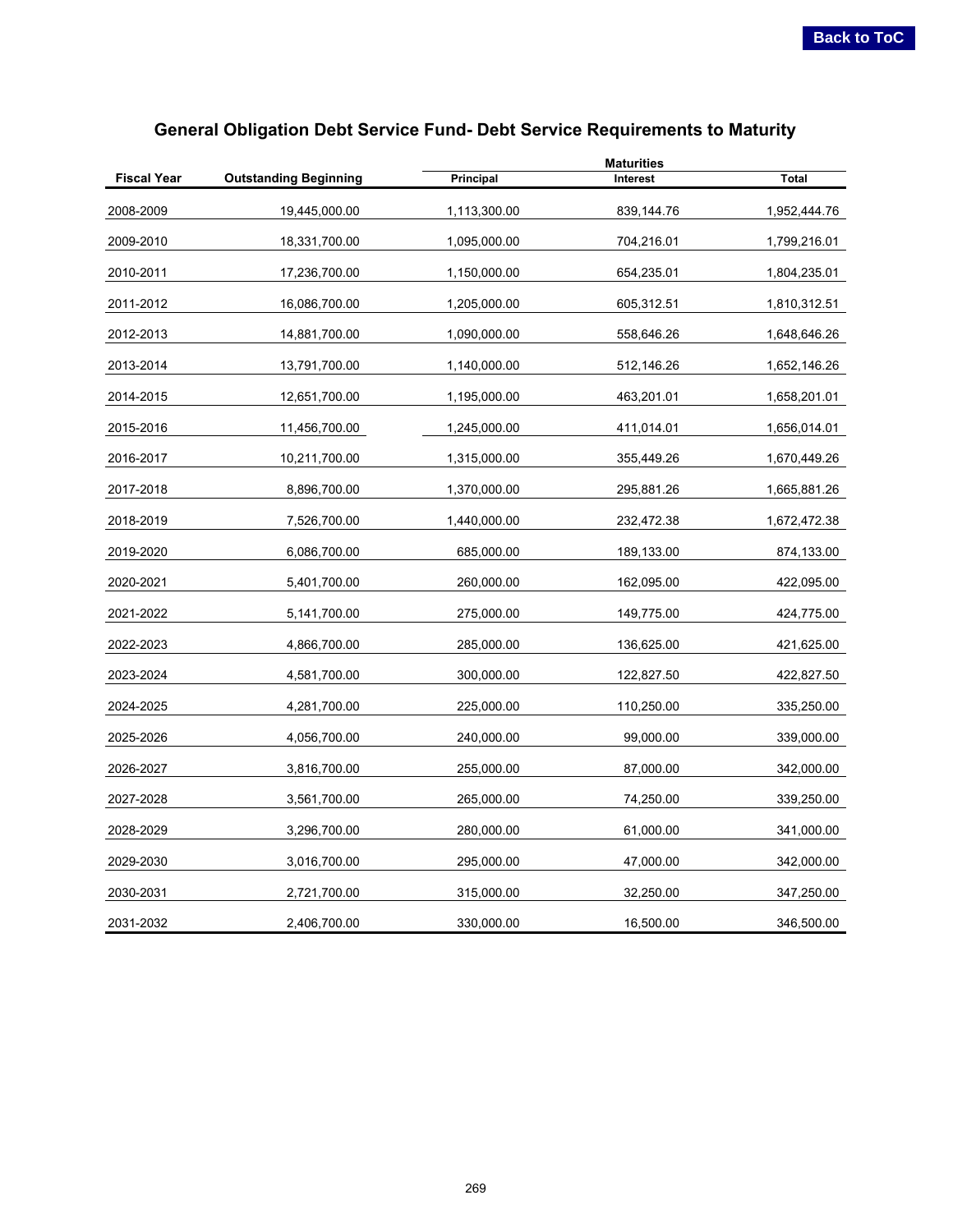#### <span id="page-9-0"></span>**Bond Debt Service Schedule City of Huntsville General Obligation Huntsville, Tax, Street Arterial CO 1998, \$7,425,000**

| <b>Issue Date:</b> | 1/27/1999 |
|--------------------|-----------|
|                    |           |

#### **Maturity Date: 2/15/2019**

| <b>Payment Date</b> | Principal      | <b>Interest</b> | Total        | <b>Annual Total</b> |
|---------------------|----------------|-----------------|--------------|---------------------|
| 2/15/2009           | 395,000.00     | 156,234.38      | 551,234.38   |                     |
| 8/15/2009           |                | 147,149.38      | 147,149.38   | 698,383.76          |
| 2/15/2010           | 430,000.00     | 147,149.38      | 577,149.38   |                     |
| 8/15/2010           |                | 137,796.88      | 137,796.88   | 714,946.26          |
| 2/15/2011           | 465,000.00     | 137,796.88      | 602,796.88   |                     |
| 8/15/2011           |                | 127,450.63      | 127,450.63   | 730,247.51          |
| 2/15/2012           | 505,000.00     | 127,450.63      | 632,450.63   |                     |
| 8/15/2012           |                | 115,961.88      | 115,961.88   | 748,412.51          |
| 2/15/2013           | 540,000.00     | 115,961.88      | 655,961.88   |                     |
| 8/15/2013           |                | 103,406.88      | 103,406.88   | 759,368.76          |
| 2/15/2014           | 585,000.00     | 103,406.88      | 688,406.88   |                     |
| 8/15/2014           |                | 89,659.38       | 89,659.38    | 778,066.26          |
| 2/15/2015           | 615,000.00     | 89,659.38       | 704,659.38   |                     |
| 8/15/2015           |                | 75,053.13       | 75,053.13    | 779,712.51          |
| 2/15/2016           | 665,000.00     | 75,053.13       | 740,053.13   |                     |
| 8/15/2016           |                | 59,259.38       | 59,259.38    | 799,312.51          |
| 2/15/2017           | 735,000.00     | 59,259.38       | 794,259.38   |                     |
| 8/15/2017           |                | 41,619.38       | 41,619.38    | 835,878.76          |
| 2/15/2018           | 815,000.00     | 41,619.38       | 856,619.38   |                     |
| 8/15/2018           |                | 22,059.38       | 22,059.38    | 878,678.76          |
| 2/15/2019           | 905,000.00     | 22,059.38       | 927,059.38   | 927,059.38          |
| Total               | \$6,655,000.00 | \$1,995,066.98  | 8,650,066.98 | \$8,650,066.98      |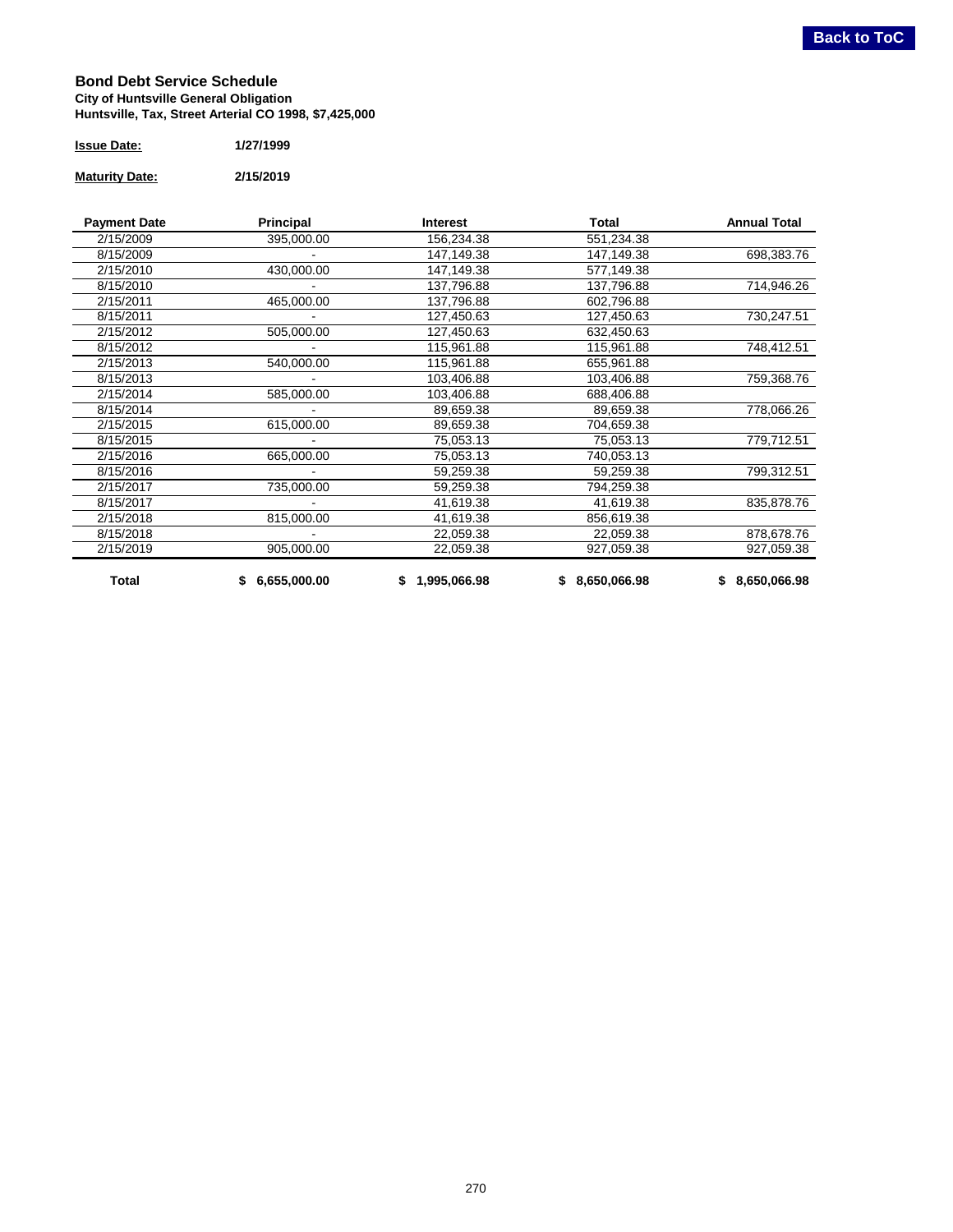#### <span id="page-10-0"></span>**Bond Debt Service Schedule City of Huntsville General Obligation Street Arterials CO Series 2000, \$5,000,000**

| <b>Issue Date:</b>    | 12/21/2000 |
|-----------------------|------------|
| <b>Maturity Date:</b> | 8/15/2020  |

**Trustee Account: Wells Fargo Minneapolis: 6355060501**

| <b>Payment Date</b> | <b>Principal</b> | Interest  | Total      | <b>Annual Total</b> |
|---------------------|------------------|-----------|------------|---------------------|
| 2/15/2009           | $\blacksquare$   | 17.206.25 | 17.206.25  |                     |
| 8/15/2009           | 335,000,00       | 17.206.25 | 352.206.25 | 369.412.50          |
| 2/15/2010           | $\blacksquare$   | 8.245.00  | 8.245.00   |                     |
| 8/15/2010           | 340,000,00       | 8.245.00  | 348.245.00 | 356,490.00          |
| Total               | 675,000.00       | 50.902.50 | 725.902.50 | 725.902.50          |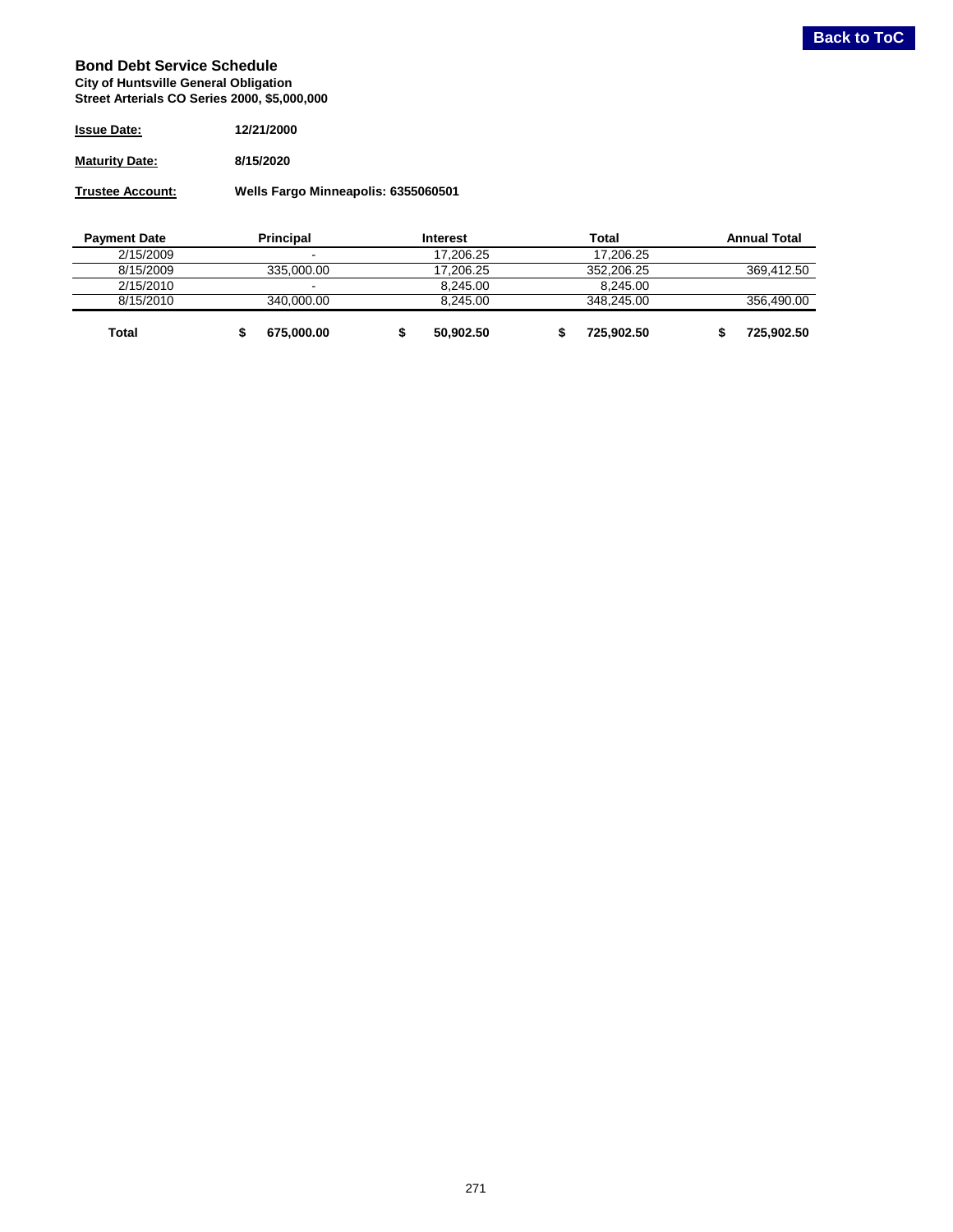#### <span id="page-11-0"></span>**Bond Debt Service Schedule City of Huntsville General Obligation Tax & Revenue Golf C/O Series 2001, \$5,000,000**

| <b>Issue Date:</b> | 11/15/2001 |
|--------------------|------------|
|                    |            |

#### **Maturity Date: 8/15/2032**

| <b>Payment Date</b> | Principal      | Interest       | <b>Total</b>   | <b>Annual Total</b> |
|---------------------|----------------|----------------|----------------|---------------------|
| 2/15/2009           |                | 113,490.00     | 113,490.00     |                     |
| 8/15/2009           | 95,000.00      | 113,490.00     | 208,490.00     | 321,980.00          |
| 2/15/2010           |                | 110,640.00     | 110,640.00     |                     |
| 8/15/2010           | 100,000.00     | 110,640.00     | 210,640.00     | 321,280.00          |
| 2/15/2011           |                | 107,640.00     | 107,640.00     |                     |
| 8/15/2011           | 110,000.00     | 107,640.00     | 217,640.00     | 325,280.00          |
| 2/15/2012           |                | 104,340.00     | 104,340.00     |                     |
| 8/15/2012           | 115,000.00     | 104,340.00     | 219,340.00     | 323,680.00          |
| 2/15/2013           |                | 101,982.50     | 101,982.50     |                     |
| 8/15/2013           | 120,000.00     | 101,982.50     | 221,982.50     | 323,965.00          |
| 2/15/2014           |                | 99,462.50      | 99,462.50      |                     |
| 8/15/2014           | 125,000.00     | 99,462.50      | 224,462.50     | 323,925.00          |
| 2/15/2015           |                | 96,743.75      | 96,743.75      |                     |
| 8/15/2015           | 135,000.00     | 96,743.75      | 231,743.75     | 328,487.50          |
| 2/15/2016           |                | 93,706.25      | 93,706.25      |                     |
| 8/15/2016           | 140,000.00     | 93,706.25      | 233,706.25     | 327,412.50          |
| 2/15/2017           |                | 90,486.25      | 90,486.25      |                     |
| 8/15/2017           | 150,000.00     | 90,486.25      | 240,486.25     | 330,972.50          |
| 2/15/2018           |                | 86,961.25      | 86,961.25      |                     |
| 8/15/2018           | 155,000.00     | 86,961.25      | 241,961.25     | 328,922.50          |
| 2/15/2019           |                | 83,280.00      | 83,280.00      |                     |
| 8/15/2019           | 165,000.00     | 83,280.00      | 248,280.00     | 331,560.00          |
| 2/15/2020           |                | 79,320.00      | 79,320.00      |                     |
| 8/15/2020           | 175,000.00     | 79,320.00      | 254,320.00     | 333,640.00          |
| 2/15/2021           |                | 75,032.50      | 75,032.50      |                     |
| 8/15/2021           | 185,000.00     | 75,032.50      | 260,032.50     | 335,065.00          |
| 2/15/2022           |                | 70,500.00      | 70,500.00      |                     |
| 8/15/2022           | 195,000.00     | 70,500.00      | 265,500.00     | 336,000.00          |
| 2/15/2023           |                | 65,625.00      | 65,625.00      |                     |
| 8/15/2023           | 205,000.00     | 65,625.00      | 270,625.00     | 336,250.00          |
| 2/15/2024           |                | 60.500.00      | 60,500.00      |                     |
| 8/15/2024           | 215,000.00     | 60,500.00      | 275,500.00     | 336,000.00          |
| 2/15/2025           |                | 55,125.00      | 55,125.00      |                     |
| 8/15/2025           | 225,000.00     | 55,125.00      | 280,125.00     | 335,250.00          |
| 2/15/2026           |                | 49,500.00      | 49,500.00      |                     |
| 8/15/2026           | 240,000.00     | 49,500.00      | 289,500.00     | 339,000.00          |
| 2/15/2027           |                | 43,500.00      | 43,500.00      |                     |
| 8/15/2027           | 255,000.00     | 43,500.00      | 298,500.00     | 342,000.00          |
| 2/15/2028           |                | 37,125.00      | 37,125.00      |                     |
| 8/15/2028           | 265,000.00     | 37,125.00      | 302,125.00     | 339,250.00          |
| 2/15/2029           |                | 30,500.00      | 30,500.00      |                     |
| 8/15/2029           | 280,000.00     | 30,500.00      | 310,500.00     | 341,000.00          |
| 2/15/2030           |                | 23,500.00      | 23,500.00      |                     |
| 8/15/2030           | 295,000.00     | 23,500.00      | 318,500.00     | 342,000.00          |
| 2/15/2031           |                | 16,125.00      | 16,125.00      |                     |
| 8/15/2031           | 315,000.00     | 16,125.00      | 331,125.00     | 347,250.00          |
| 2/15/2032           |                | 8,250.00       | 8,250.00       |                     |
| 8/15/2032           | 330,000.00     | 8,250.00       | 338,250.00     | 346,500.00          |
| Total               | \$4,590,000.00 | \$3,406,670.00 | \$7,996,670.00 | \$7,996,670.00      |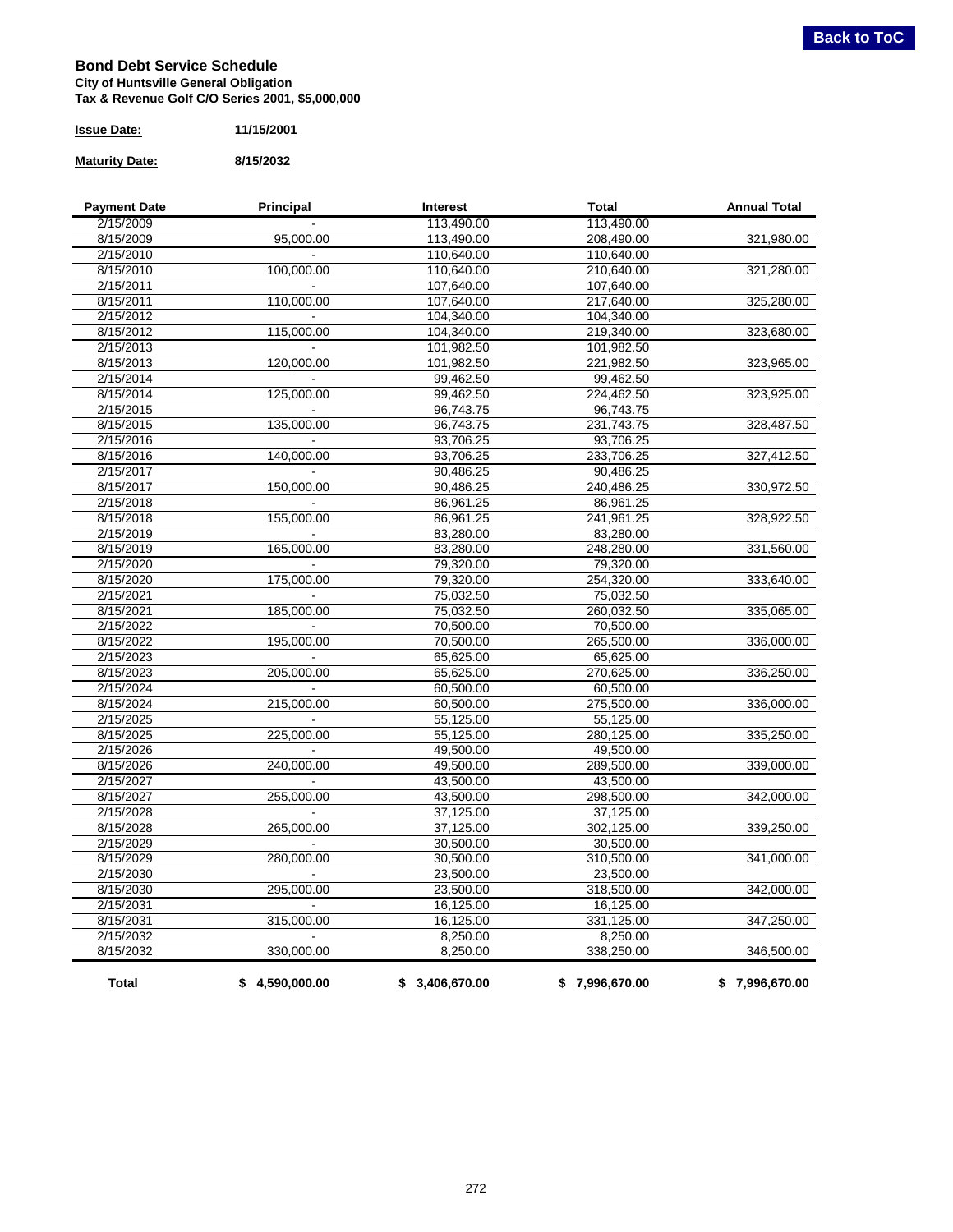#### <span id="page-12-0"></span>**Bond Debt Service Schedule City of Huntsville General Obligation Tax & Revenue Fire Station C/O Series 2004, \$1,200,000**

| <b>Issue Date:</b> | 4/22/2004 |
|--------------------|-----------|
|--------------------|-----------|

#### **Maturity Date: 3/15/2024**

| <b>Payment Date</b> | Principal      | <b>Interest</b>  | <b>Total</b>   | <b>Annual Total</b> |
|---------------------|----------------|------------------|----------------|---------------------|
| 2/15/2009           | 50,000.00      | 19,133.75        | 69,133.75      |                     |
| 8/15/2009           |                | 18,508.75        | 18,508.75      | 87,642.50           |
| 2/15/2010           | 50,000.00      | 18,508.75        | 68,508.75      |                     |
| 8/15/2010           |                | 17,833.75        | 17,833.75      | 86,342.50           |
| 2/15/2011           | 50,000.00      | 17,833.75        | 67,833.75      |                     |
| 8/15/2011           |                | 17,083.75        | 17,083.75      | 84,917.50           |
| 2/15/2012           | 55,000.00      | 17,083.75        | 72,083.75      |                     |
| 8/15/2012           |                | 16,190.00        | 16,190.00      | 88,273.75           |
| 2/15/2013           | 55,000.00      | 16,190.00        | 71,190.00      |                     |
| 8/15/2013           |                | 15,282.50        | 15,282.50      | 86,472.50           |
| 2/15/2014           | 60,000.00      | 15,282.50        | 75,282.50      |                     |
| 8/15/2014           |                | 14,232.50        | 14,232.50      | 89,515.00           |
| 2/15/2015           | 60,000.00      | 14,232.50        | 74,232.50      |                     |
| 8/15/2015           |                | 13,152.50        | 13,152.50      | 87,385.00           |
| 2/15/2016           | 60,000.00      | 13,152.50        | 73,152.50      |                     |
| 8/15/2016           |                | 12,072.50        | 12,072.50      | 85,225.00           |
| 2/15/2017           | 65,000.00      | 12,072.50        | 77,072.50      |                     |
| 8/15/2017           |                | 10,837.50        | 10,837.50      | 87,910.00           |
| 2/15/2018           | 65,000.00      | 10,837.50        | 75,837.50      |                     |
| 8/15/2018           |                | 9,602.50         | 9,602.50       | 85,440.00           |
| 2/15/2019           | 70,000.00      | 9,602.50         | 79,602.50      |                     |
| 8/15/2019           |                | 8,202.50         | 8,202.50       | 87,805.00           |
| 2/15/2020           | 70,000.00      | 8,202.50         | 78,202.50      |                     |
| 8/15/2020           |                | 6,802.50         | 6,802.50       | 85,005.00           |
| 2/15/2021           | 75,000.00      | 6,802.50         | 81,802.50      |                     |
| 8/15/2021           |                | 5,227.50         | 5,227.50       | 87,030.00           |
| 2/15/2022           | 80,000.00      | 5,227.50         | 85,227.50      |                     |
| 8/15/2022           |                | 3,547.50         | 3,547.50       | 88,775.00           |
| 2/15/2023           | 80,000.00      | 3,547.50         | 83,547.50      |                     |
| 8/15/2023           |                | 1,827.50         | 1,827.50       | 85,375.00           |
| 2/15/2024           | 85.000.00      | 1,827.50         | 86,827.50      | 86,827.50           |
| <b>Total</b>        | \$1,030,000.00 | 359,941.25<br>\$ | \$1,389,941.25 | \$1,389,941.25      |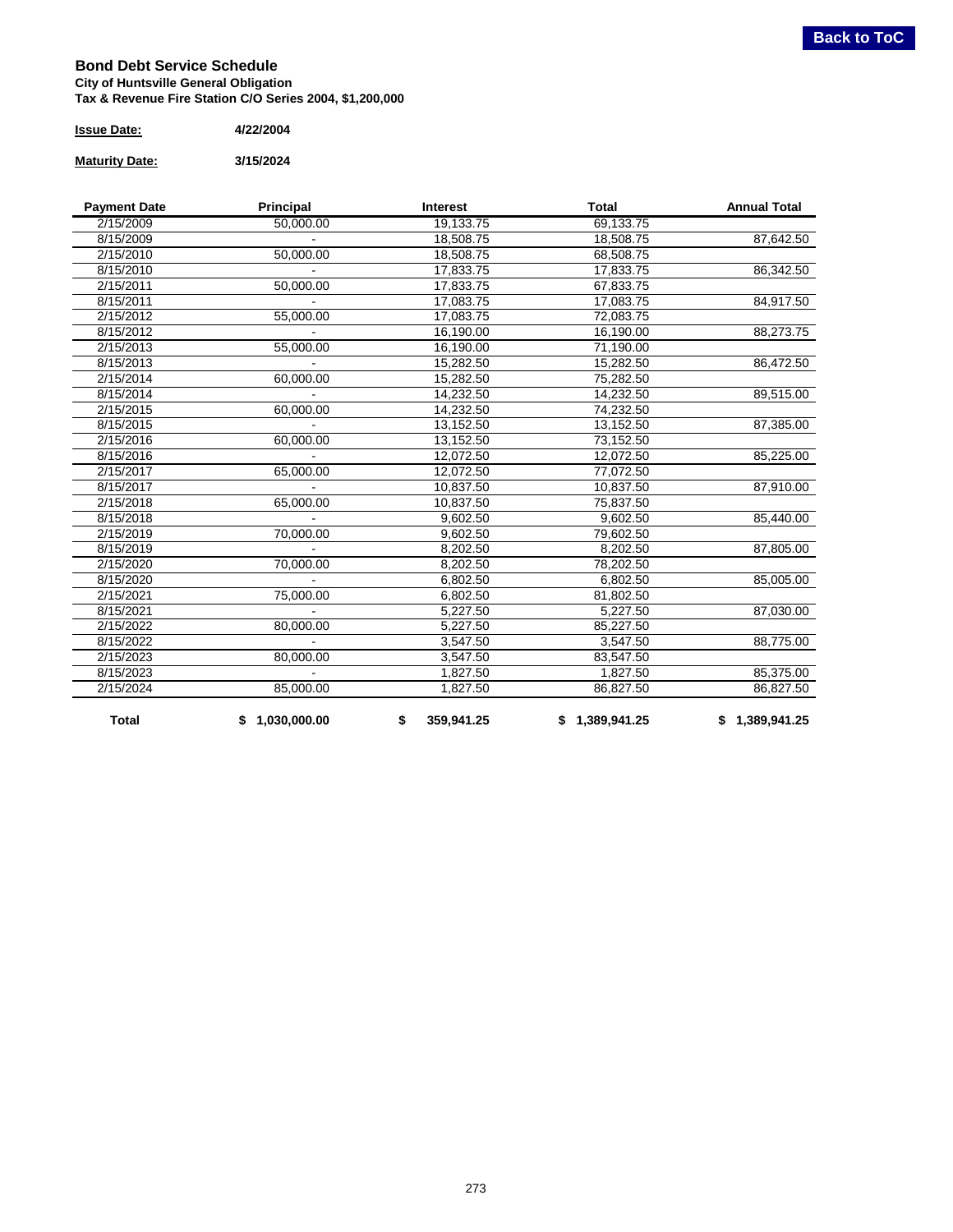#### <span id="page-13-0"></span>**Bond Debt Service Schedule City of Huntsville General Obligation Refunding Bonds, Series 2005, \$3,820,000**

#### **Issue Date:**

#### **Maturity Date:**

| <b>Payment Date</b> | Principal      | <b>Interest</b>  | Total          | <b>Annual Total</b> |
|---------------------|----------------|------------------|----------------|---------------------|
| 2/15/2009           |                | 66,088.00        | 66,088.00      |                     |
| 8/15/2009           | 25,000.00      | 66,088.00        | 91,088.00      | 157,176.00          |
| 2/15/2010           |                | 65,648.00        | 65,648.00      |                     |
| 8/15/2010           | 30,000.00      | 65,648.00        | 95,648.00      | 161,296.00          |
| 2/15/2011           |                | 65,120.00        | 65,120.00      |                     |
| 8/15/2011           | 375,000.00     | 65,120.00        | 440,120.00     | 505,240.00          |
| 2/15/2012           |                | 58,520.00        | 58,520.00      |                     |
| 8/15/2012           | 375,000.00     | 58,520.00        | 433,520.00     | 492,040.00          |
| 2/15/2013           |                | 51,920.00        | 51,920.00      |                     |
| 8/15/2013           | 375,000.00     | 51,920.00        | 426,920.00     | 478,840.00          |
| 2/15/2014           |                | 45,320.00        | 45,320.00      |                     |
| 8/15/2014           | 370,000.00     | 45,320.00        | 415,320.00     | 460,640.00          |
| 2/15/2015           |                | 38,808.00        | 38,808.00      |                     |
| 8/15/2015           | 385,000.00     | 38,808.00        | 423,808.00     | 462,616.00          |
| 2/15/2016           |                | 32,032.00        | 32,032.00      |                     |
| 8/15/2016           | 380,000.00     | 32,032.00        | 412,032.00     | 444,064.00          |
| 2/15/2017           |                | 25,344.00        | 25,344.00      |                     |
| 8/15/2017           | 365,000.00     | 25,344.00        | 390,344.00     | 415,688.00          |
| 2/15/2018           |                | 18,920.00        | 18,920.00      |                     |
| 8/15/2018           | 335,000.00     | 18,920.00        | 353,920.00     | 372,840.00          |
| 2/15/2019           |                | 13,024.00        | 13,024.00      |                     |
| 8/15/2019           | 300,000.00     | 13,024.00        | 313,024.00     | 326,048.00          |
| 2/15/2020           |                | 7,744.00         | 7,744.00       |                     |
| 8/15/2020           | 440,000.00     | 7,744.00         | 447,744.00     | 455,488.00          |
| Total               | \$3,755,000.00 | 976,976.00<br>\$ | \$4,731,976.00 | \$4,731,976.00      |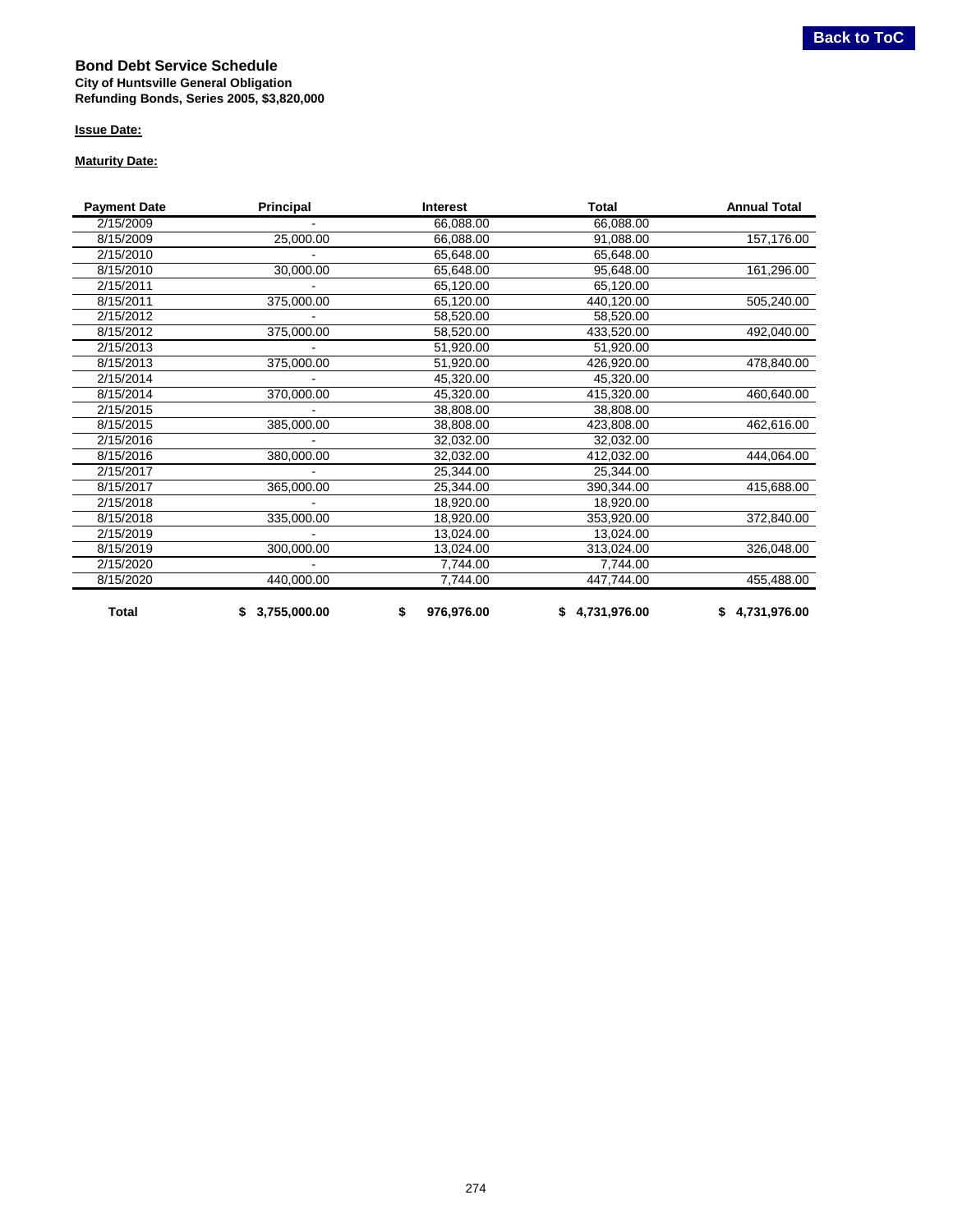#### <span id="page-14-0"></span>**Bond Debt Service Schedule City of Huntsville General Obligation Tax Notes, Series 2005, (Aquatic Center) \$1,145,000**

#### **Issue Date:**

#### **Maturity Date:**

| <b>Payment Date</b> | <b>Principal</b> | <b>Interest</b> | <b>Total</b> | <b>Annual Total</b> |
|---------------------|------------------|-----------------|--------------|---------------------|
| 3/15/2009           | 140.000.00       | 10.632.50       | 150.632.50   |                     |
| 9/15/2009           | $\blacksquare$   | 8.217.50        | 8.217.50     | 158,850.00          |
| 3/15/2010           | 145.000.00       | 8.217.50        | 153.217.50   |                     |
| 9/15/2010           | $\blacksquare$   | 5.643.75        | 5.643.75     | 158,861.25          |
| 3/15/2011           | 150.000.00       | 5.643.75        | 155,643.75   |                     |
| 9/15/2011           | $\blacksquare$   | 2.906.25        | 2.906.25     | 158,550.00          |
| 3/15/2012           | 155.000.00       | 2.906.25        | 157.906.25   | 157,906.25          |
| Total               | 590,000.00       | 44,167.50       | 634,167.50   | 634,167.50          |

#### **Bond Debt Service Schedule City of Huntsville General Obligation**

**Fire Station C/O Series 2008, \$2,150,000**

| <b>Payment Date</b> | <b>Principal</b> | Interest  | Total      | <b>Annual Total</b>      |
|---------------------|------------------|-----------|------------|--------------------------|
| 2008                | 73.300.00        | 85.700.00 | 159.000.00 |                          |
|                     |                  |           |            |                          |
| Total               | 73,300.00        | 85,700.00 | 159,000.00 | $\overline{\phantom{a}}$ |

Note: Bonds are scheduled to be issued FY 2008-09. The bonds will be amortized over 10 years. Debt service is shown for the first year only.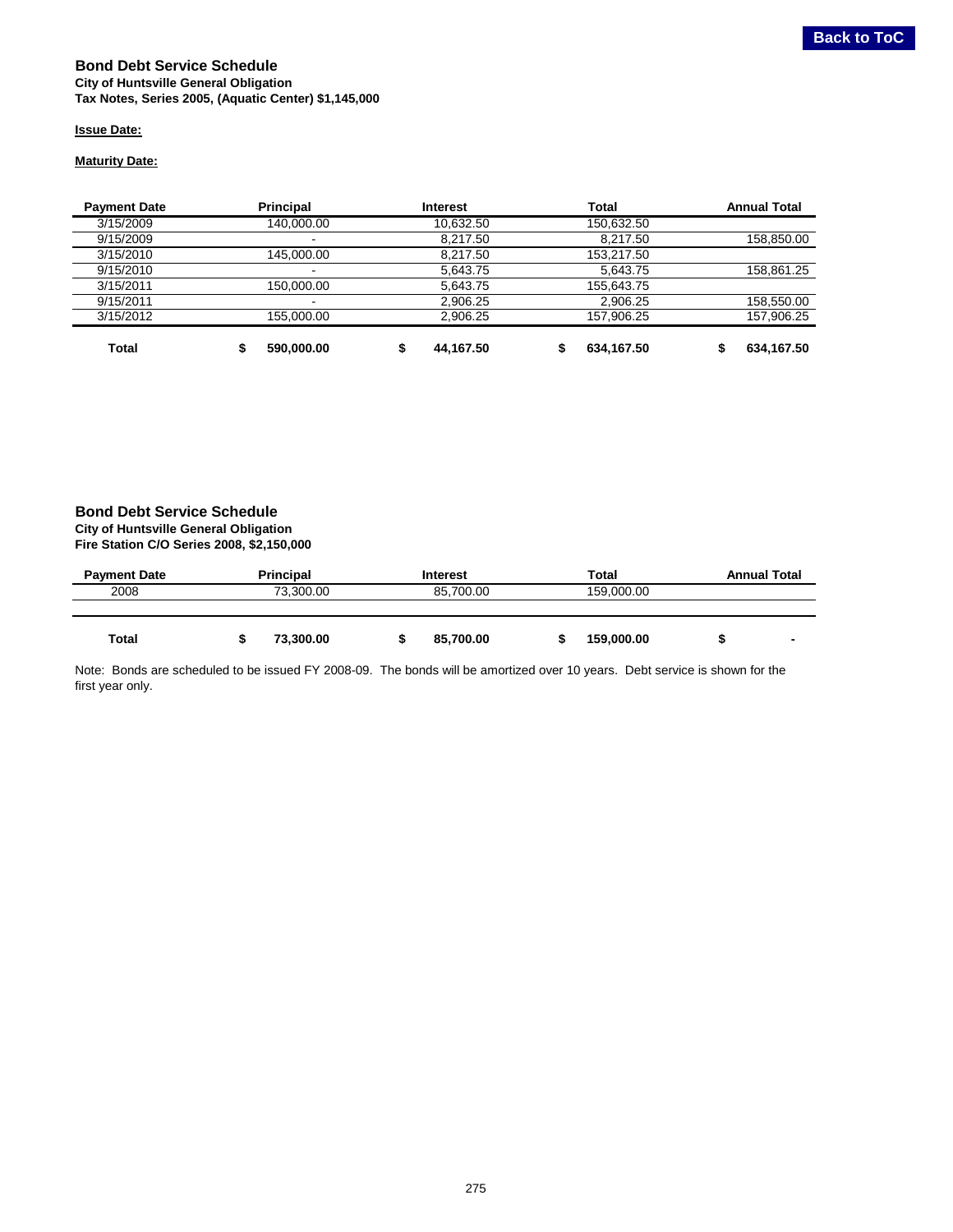<span id="page-15-0"></span>

|                    |                              | <b>Maturities</b> |                 |              |
|--------------------|------------------------------|-------------------|-----------------|--------------|
| <b>Fiscal Year</b> | <b>Outstanding Beginning</b> | Principal         | <b>Interest</b> | Total        |
| 2008-2009          | 12,550,000.00                | 920,000.00        | 720,307.76      | 1,640,307.76 |
| 2009-2010          | 11,630,000.00                | 975,000.00        | 672,014.26      | 1,647,014.26 |
| 2010-2011          | 10,655,000.00                | 1,030,000.00      | 618,344.26      | 1,648,344.26 |
| 2011-2012          | 9,625,000.00                 | 1,090,000.00      | 561,109.00      | 1,651,109.00 |
| 2012-2013          | 8,535,000.00                 | 1,145,000.00      | 500,336.26      | 1,645,336.26 |
| 2013-2014          | 7,390,000.00                 | 1,205,000.00      | 436,142.26      | 1,641,142.26 |
| 2014-2015          | 6,185,000.00                 | 1,275,000.00      | 368,263.76      | 1,643,263.76 |
| 2015-2016          | 4,910,000.00                 | 1,350,000.00      | 296,305.00      | 1,646,305.00 |
| 2016-2017          | 3,560,000.00                 | 1,110,000.00      | 220,003.76      | 1,330,003.76 |
| 2017-2018          | 2,450,000.00                 | 930,000.00        | 156,370.00      | 1,086,370.00 |
| 2018-2019          | 1,520,000.00                 | 735,000.00        | 98,800.00       | 833,800.00   |
| 2019-2020          | 785,000.00                   | 785,000.00        | 51,026.00       | 836,026.00   |

## **Water Fund- Debt Service Requirements to Maturity**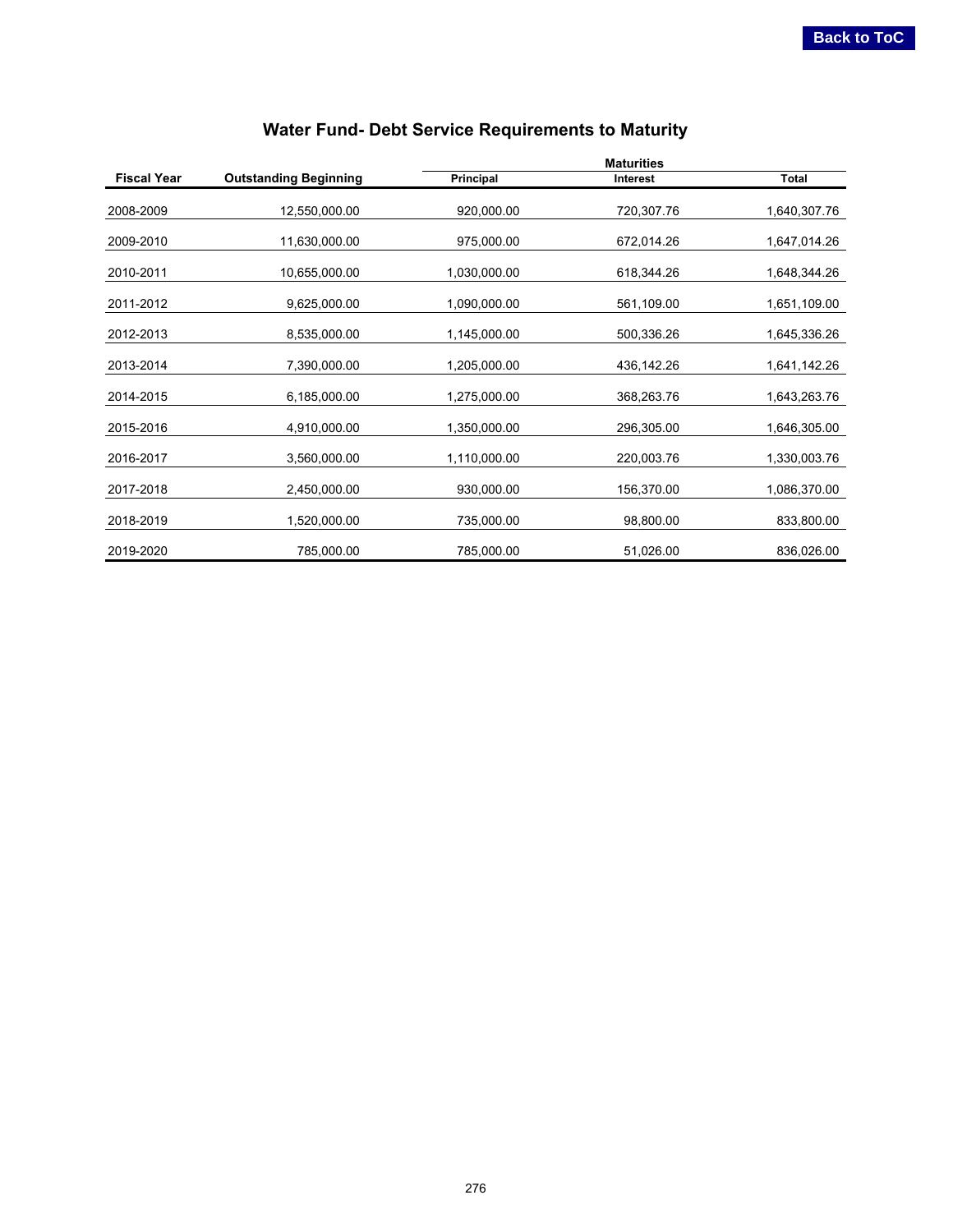#### **Contract Debt Schedule Trinity River Authority Contract Bonds, Series 1996, \$3,905,000**

**Issue Date: 1996**

**Maturity Date: Serially 11/30/2002 through 11/30/2016**

| <b>Payment Date</b> | <b>Principal</b> | <b>Interest</b>  | Total        | <b>Annual Total</b> |
|---------------------|------------------|------------------|--------------|---------------------|
| 2/15/2009           |                  | 53,246.00        | 53,246.00    |                     |
| 8/15/2009           | 210,000.00       | 53,246.00        | 263,246.00   | 316,492.00          |
| 2/15/2010           |                  | 47,996.00        | 47,996.00    |                     |
| 8/15/2010           | 220,000.00       | 47.997.00        | 267.997.00   | 315,993.00          |
| 2/15/2011           |                  | 42.386.00        | 42.386.00    |                     |
| 8/15/2011           | 230.000.00       | 42.386.00        | 272.386.00   | 314,772.00          |
| 2/15/2012           |                  | 36,406.00        | 36,406.00    |                     |
| 8/15/2012           | 245,000.00       | 36,407.00        | 281,407.00   | 317,813.00          |
| 2/15/2013           |                  | 29.975.00        | 29.975.00    |                     |
| 8/15/2013           | 260,000.00       | 29,975.00        | 289,975.00   | 319,950.00          |
| 2/15/2014           |                  | 23,085.00        | 23.085.00    |                     |
| 8/15/2014           | 270,000.00       | 23,085.00        | 293.085.00   | 316,170.00          |
| 2/15/2015           |                  | 15,795.00        | 15.795.00    |                     |
| 8/15/2015           | 285.000.00       | 15,795.00        | 300,795.00   | 316,590.00          |
| 2/15/2016           |                  | 8,100.00         | 8,100.00     |                     |
| 8/15/2016           | 300.000.00       | 8,100.00         | 308,100.00   | 316,200.00          |
| <b>Total</b>        | 2,020,000.00     | 513,980.00<br>\$ | 2,533,980.00 | 2,533,980.00        |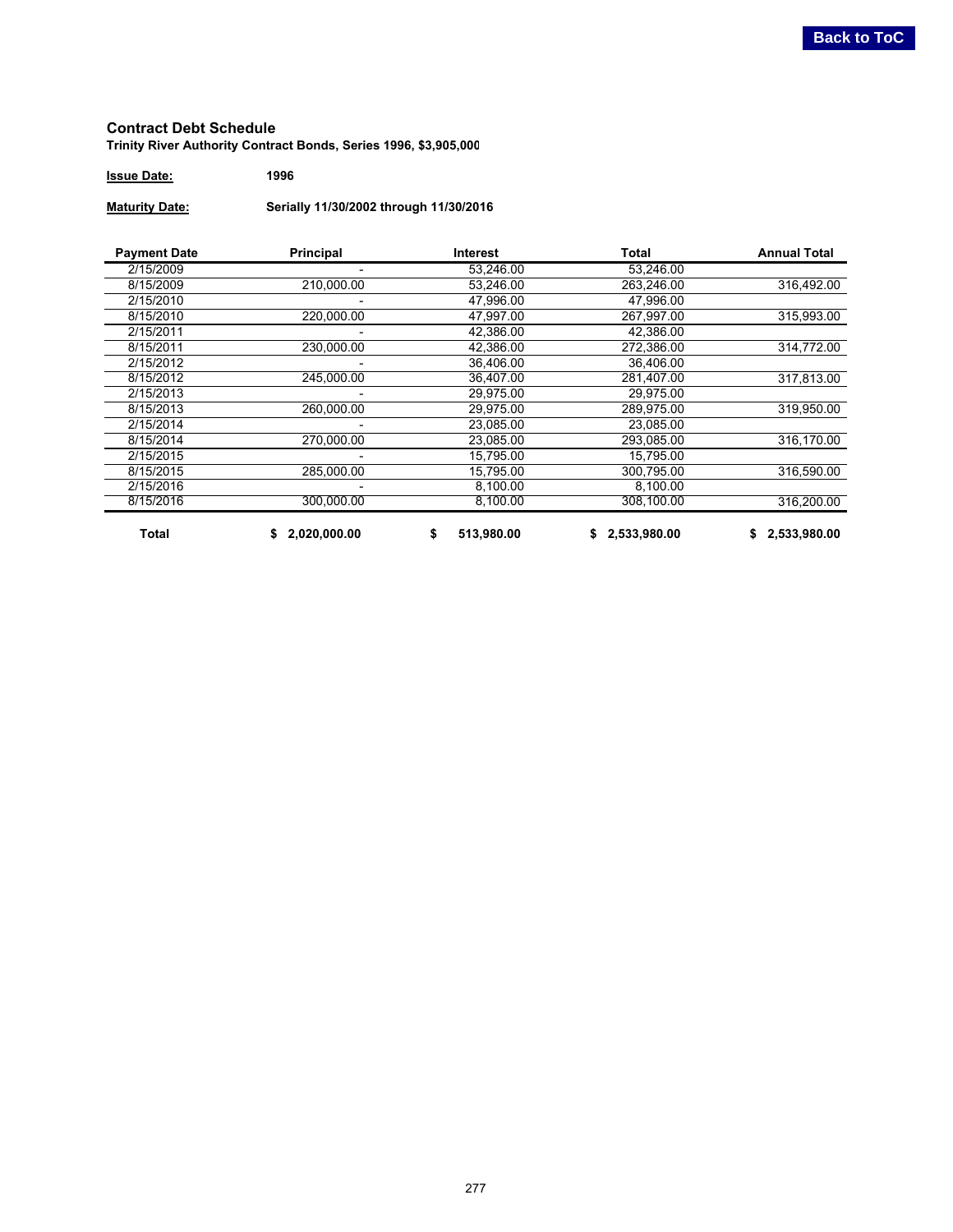<span id="page-17-0"></span>**Trinity River Authority Contract Revenue Bonds, Series 1997, \$3,120,000**

### **Issue Date: 1997**

**Maturity Date: Serially 8/1/1998 through 8/1/2018**

| <b>Payment Date</b> | Principal          | Interest         | <b>Total</b>       | <b>Annual Total</b> |
|---------------------|--------------------|------------------|--------------------|---------------------|
| 2/15/2009           |                    | 49,719.00        | 49,719.00          |                     |
| 8/15/2009           | 145,000.00         | 49,719.00        | 194,719.00         | 244,438.00          |
| 2/15/2010           |                    | 46.093.00        | 46.093.00          |                     |
| 8/15/2010           | 155,000.00         | 46,093.00        | 201,093.00         | 247,186.00          |
| 2/15/2011           |                    | 42,141.00        | 42,141.00          |                     |
| 8/15/2011           | 165,000.00         | 42,141.00        | 207,141.00         | 249,282.00          |
| 2/15/2012           |                    | 37,851.00        | 37,851.00          |                     |
| 8/15/2012           | 175,000.00         | 37,851.00        | 212,851.00         | 250,702.00          |
| 2/15/2013           |                    | 33,257.00        | 33,257.00          |                     |
| 8/15/2013           | 180,000.00         | 33,258.00        | 213,258.00         | 246,515.00          |
| 2/15/2014           |                    | 28,487.00        | 28,487.00          |                     |
| 8/15/2014           | 190,000.00         | 28,488.00        | 218,488.00         | 246,975.00          |
| 2/15/2015           |                    | 23,452.00        | 23,452.00          |                     |
| 8/15/2015           | 205,000.00         | 23,453.00        | 228.453.00         | 251,905.00          |
| 2/15/2016           |                    | 18,020.00        | 18,020.00          |                     |
| 8/15/2016           | 215,000.00         | 18,020.00        | 233,020.00         | 251,040.00          |
| 2/15/2017           |                    | 12,322.00        | 12,322.00          |                     |
| 8/15/2017           | 225,000.00         | 12,323.00        | 237,323.00         | 249,645.00          |
| 2/15/2018           |                    | 6,360.00         | 6,360.00           |                     |
| 8/15/2018           | 240,000.00         | 6,360.00         | 246,360.00         | 252,720.00          |
| Total               | 1,895,000.00<br>\$ | 595,408.00<br>\$ | 2,490,408.00<br>S. | 2,490,408.00<br>\$  |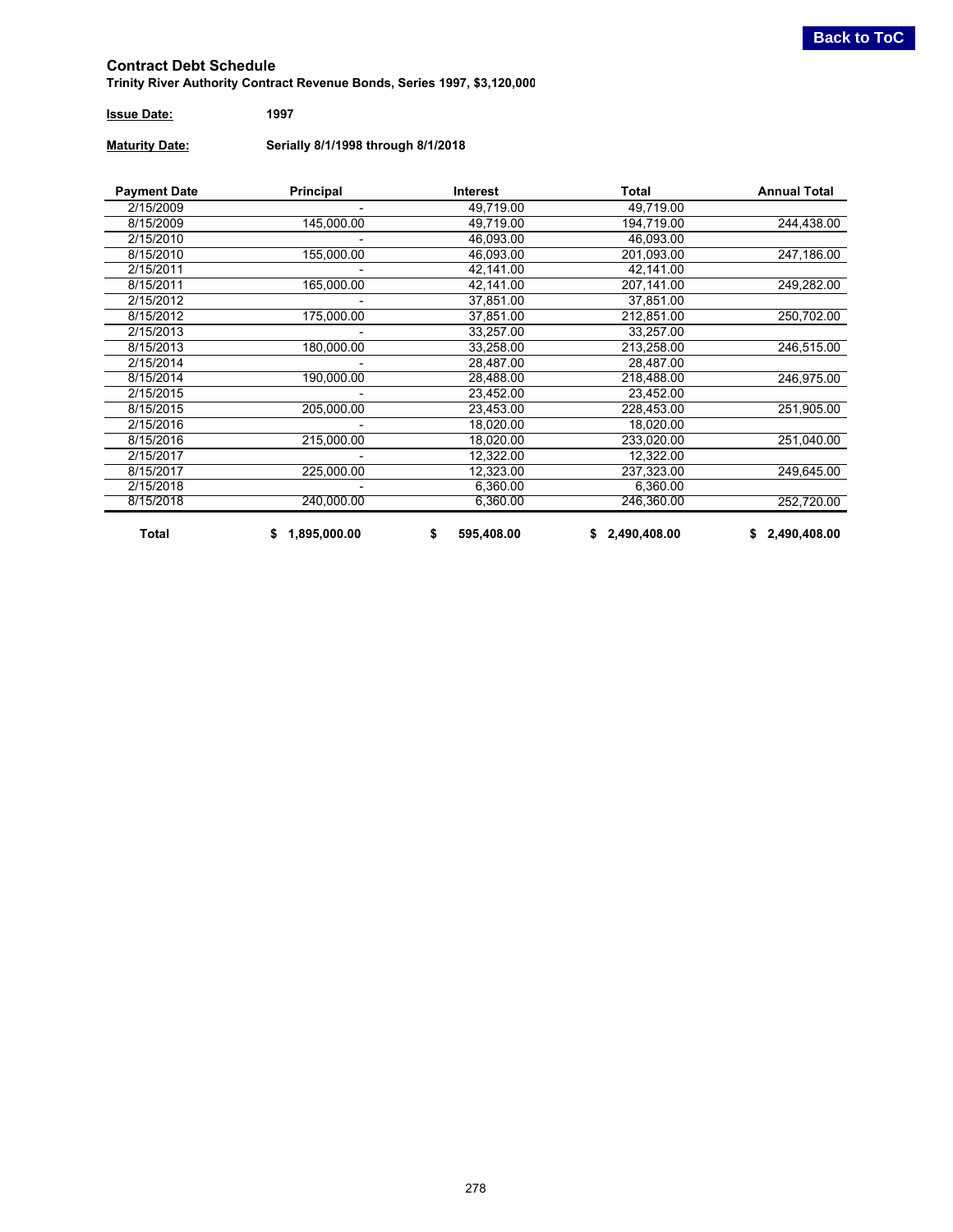<span id="page-18-0"></span>**Trinity River Authority Contract Revenue Bonds, Series 1999, \$7,875,000**

| <b>Issue Date:</b> | 1999 |
|--------------------|------|
|                    |      |

**Maturity Date: Serially 8/1/2001 through 8/1/2020**

| <b>Payment Date</b>     | Principal               | <b>Interest</b> | <b>Total</b>    | <b>Annual Total</b> |
|-------------------------|-------------------------|-----------------|-----------------|---------------------|
| 2/15/2009               |                         | 220,662.00      | 220,662.00      |                     |
| 8/15/2009               | 395,000.00              | 220,662.00      | 615,662.00      | 836,324.00          |
| 2/15/2010               |                         | 208,812.00      | 208,812.00      |                     |
| 8/15/2010               | 420,000.00              | 208,812.00      | 628,812.00      | 837,624.00          |
| 2/15/2011               |                         | 195,162.00      | 195,162.00      |                     |
| 8/15/2011               | 450,000.00              | 195,162.00      | 645,162.00      | 840,324.00          |
| 2/15/2012               |                         | 180,537.00      | 180,537.00      |                     |
| 8/15/2012               | 475,000.00              | 180,537.00      | 655,537.00      | 836,074.00          |
| 2/15/2013               |                         | 165,100.00      | 165,100.00      |                     |
| 8/15/2013               | 505,000.00              | 165,100.00      | 670,100.00      | 835,200.00          |
| 2/15/2014               |                         | 148,688.00      | 148,688.00      |                     |
| 8/15/2014               | 535,000.00              | 148,688.00      | 683,688.00      | 832,376.00          |
| 2/15/2015               |                         | 131,300.00      | 131,300.00      |                     |
| 8/15/2015               | 570,000.00              | 131,300.00      | 701,300.00      | 832,600.00          |
| 2/15/2016               | 112,775.00              |                 | 112,775.00      |                     |
| 8/15/2016               | 610,000.00              | 112,775.00      | 722,775.00      | 835,550.00          |
| 2/15/2017               |                         | 92,950.00       | 92,950.00       |                     |
| 8/15/2017               | 650,000.00              | 92,950.00       | 742,950.00      | 835,900.00          |
| 2/15/2018               |                         |                 | 71,825.00       |                     |
| 8/15/2018<br>690,000.00 |                         | 71,825.00       | 761,825.00      | 833,650.00          |
| 2/15/2019               |                         | 49,400.00       |                 |                     |
| 8/15/2019               | 735,000.00<br>49,400.00 |                 | 784,400.00      | 833,800.00          |
| 2/15/2020               |                         | 25,513.00       | 25,513.00       |                     |
| 8/15/2020               | 785,000.00              | 25,513.00       | 810,513.00      | 836,026.00          |
| <b>Total</b>            | 6,820,000.00<br>\$      | 3,205,448.00    | \$10,025,448.00 | \$10,025,448.00     |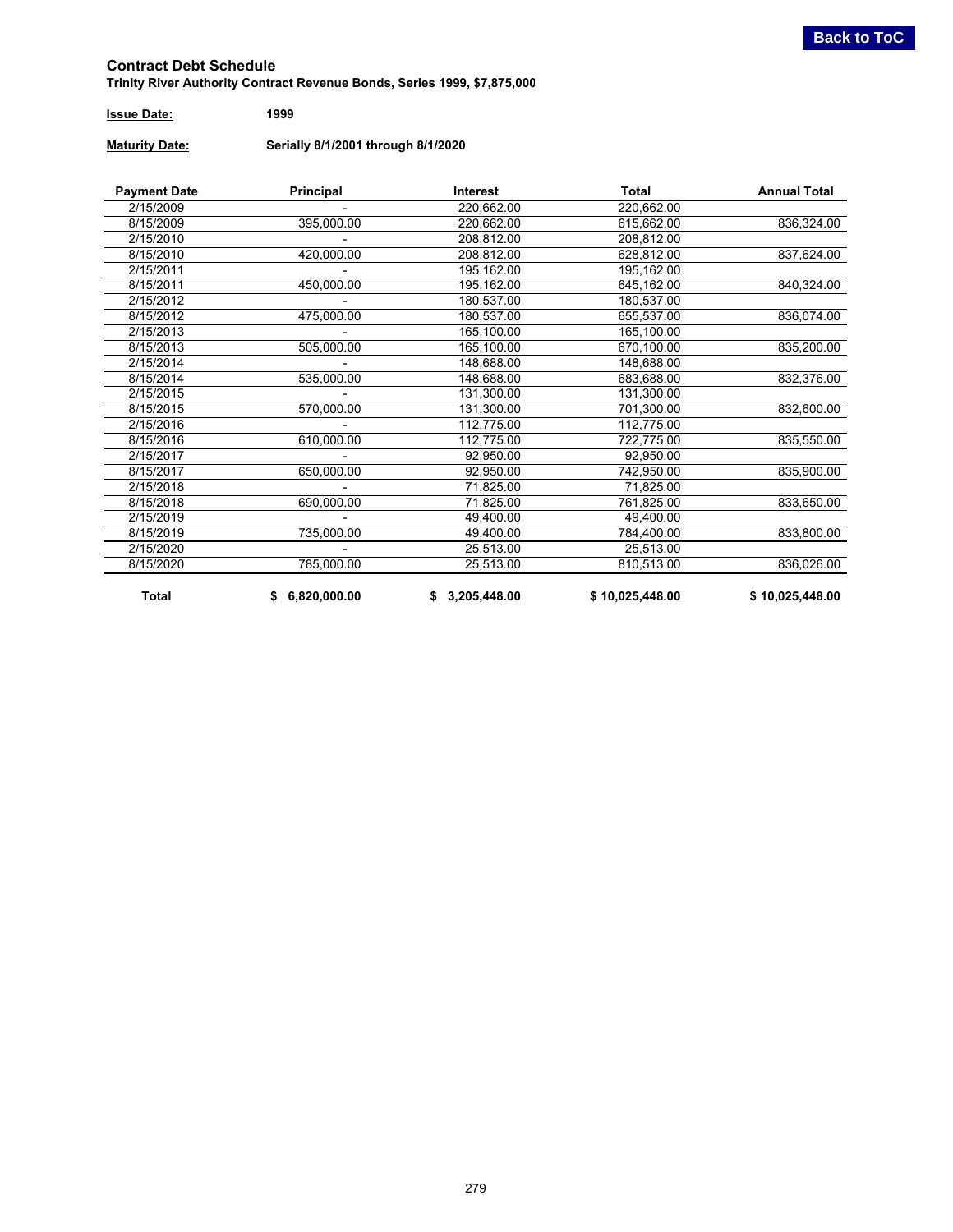<span id="page-19-0"></span>**Waterworks and Sewer System Revenue Bonds, Series 2007, \$1,995,000**

| <b>Issue Date:</b> | 2007 |
|--------------------|------|
|                    |      |

**Maturity Date: Serially 11/1/2007 through 8/1/2017**

| <b>Payment Date</b>     | Principal    | Interest   | Total        | <b>Annual Total</b> |           |  |
|-------------------------|--------------|------------|--------------|---------------------|-----------|--|
| 2/15/2009               |              | 36,526.88  | 36,526.88    |                     |           |  |
| 8/15/2009               | 170,000.00   | 36.526.88  | 206.526.88   | 243,053.76          |           |  |
| 2/15/2010               |              | 33,105.63  | 33,105.63    |                     |           |  |
| 8/15/2010               | 180,000.00   | 33,105.63  | 213,105.63   | 246,211.26          |           |  |
| 2/15/2011               |              | 29.483.13  | 29.483.13    |                     |           |  |
| 8/15/2011               | 185,000.00   | 29,483.13  | 214.483.13   | 243,966.26          |           |  |
| 2/15/2012               |              | 25.760.00  | 25,760.00    |                     |           |  |
| 8/15/2012               | 195,000.00   | 25,760.00  | 220,760.00   | 246,520.00          |           |  |
| 2/15/2013               |              | 21,835.63  | 21,835.63    |                     |           |  |
| 200,000.00<br>8/15/2013 |              | 21,835.63  | 221,835.63   | 243,671.26          |           |  |
| 2/15/2014               |              |            | 17,810.63    |                     | 17,810.63 |  |
| 8/15/2014               | 210,000.00   | 17,810.63  | 227,810.63   | 245,621.26          |           |  |
| 2/15/2015               |              | 13,584.38  | 13,584.38    |                     |           |  |
| 8/15/2015               | 215,000.00   | 13,584.38  | 228,584.38   | 242,168.76          |           |  |
| 2/15/2016               |              | 9,257.50   | 9,257.50     |                     |           |  |
| 8/15/2016<br>225,000.00 |              | 9,257.50   | 234,257.50   | 243,515.00          |           |  |
| 2/15/2017               |              | 4,729.38   | 4,729.38     |                     |           |  |
| 8/15/2017               | 235,000.00   | 4,729.38   | 239,729.38   | 244,458.76          |           |  |
|                         | 1,815,000.00 | 384,186.32 | 2,199,186.32 | 244,458.76          |           |  |

280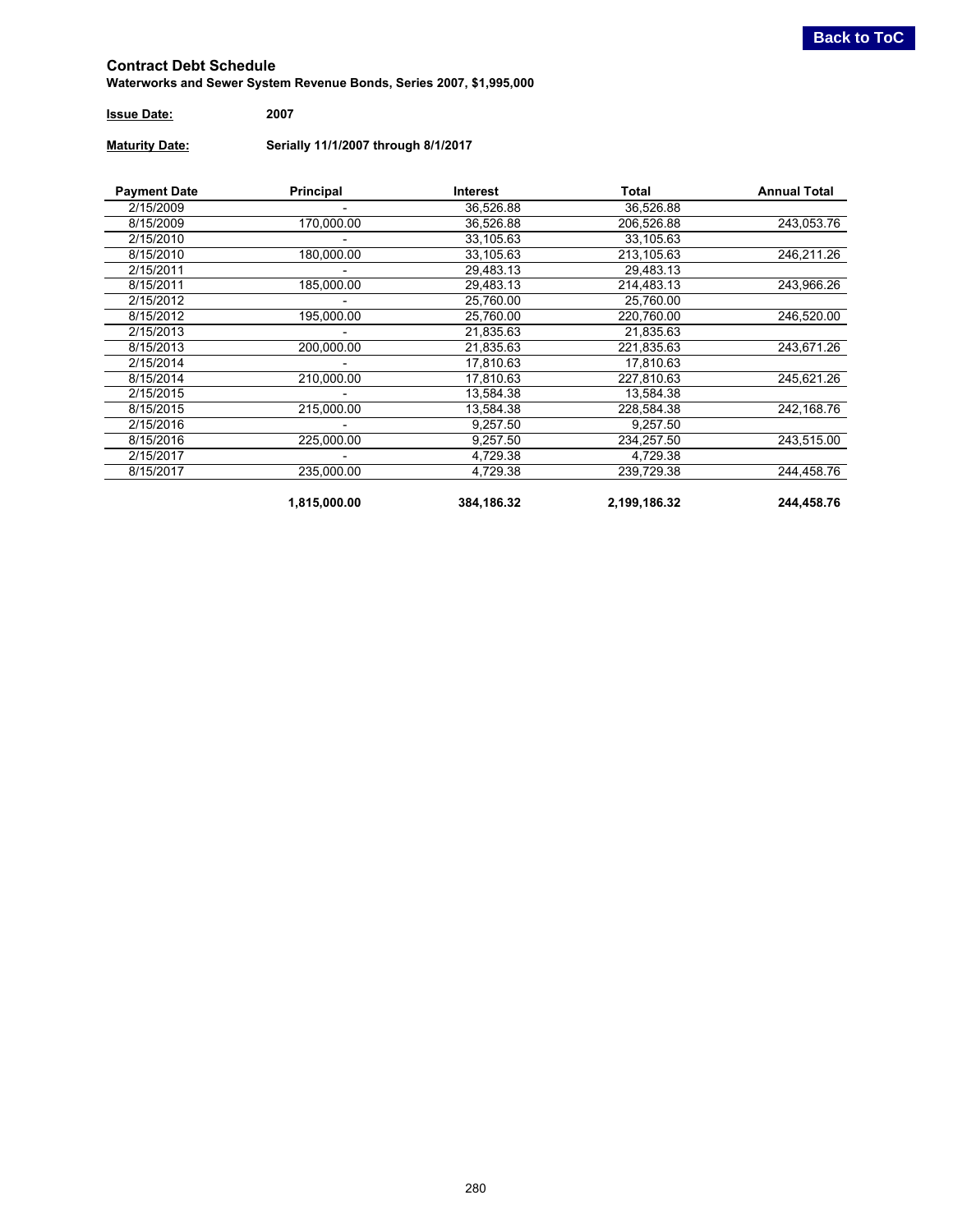<span id="page-20-0"></span>

|                           |                              | <b>Maturities</b> |                 |              |  |  |  |
|---------------------------|------------------------------|-------------------|-----------------|--------------|--|--|--|
| <b>Fiscal Year</b>        | <b>Outstanding Beginning</b> | Principal         | <b>Interest</b> | <b>Total</b> |  |  |  |
| 2008-2009                 | 14,810,000.00                | 1,400,000.00      | 658,715.50      | 2,058,715.50 |  |  |  |
| 2009-2010                 | 13,410,000.00                | 1,460,000.00      | 599,985.50      | 2,059,985.50 |  |  |  |
| 2010-2011                 | 11,950,000.00                | 1,530,000.00      | 537,110.50      | 2,067,110.50 |  |  |  |
| 2011-2012                 | 10,420,000.00                | 1,605,000.00      | 471,651.50      | 2,076,651.50 |  |  |  |
| 2012-2013                 | 8,815,000.00                 | 1,670,000.00      | 402,072.00      | 2,072,072.00 |  |  |  |
| 2013-2014<br>7,145,000.00 |                              | 1,355,000.00      | 328,740.00      | 1,683,740.00 |  |  |  |
| 2014-2015<br>5,790,000.00 |                              | 1,415,000.00      | 269,582.50      | 1,684,582.50 |  |  |  |
| 2015-2016                 | 4,375,000.00                 | 1,490,000.00      | 206,697.50      | 1,696,697.50 |  |  |  |
| 2016-2017<br>2,885,000.00 |                              | 430,000.00        | 139,525.00      | 569,525.00   |  |  |  |
| 2017-2018<br>2,455,000.00 |                              | 450,000.00        | 119,530.00      | 569,530.00   |  |  |  |
| 2018-2019                 | 2,005,000.00                 | 470,000.00        | 98,605.00       | 568,605.00   |  |  |  |
| 2019-2020                 | 1,535,000.00                 | 490,000.00        | 76,750.00       | 566,750.00   |  |  |  |
| 2020-2021                 | 1,045,000.00                 | 510,000.00        | 52,250.00       | 562,250.00   |  |  |  |
| 2021-2022                 | 535,000.00                   | 535,000.00        | 26,750.00       | 561,750.00   |  |  |  |

## **Wastewater Fund- Debt Service Requirements to Maturity**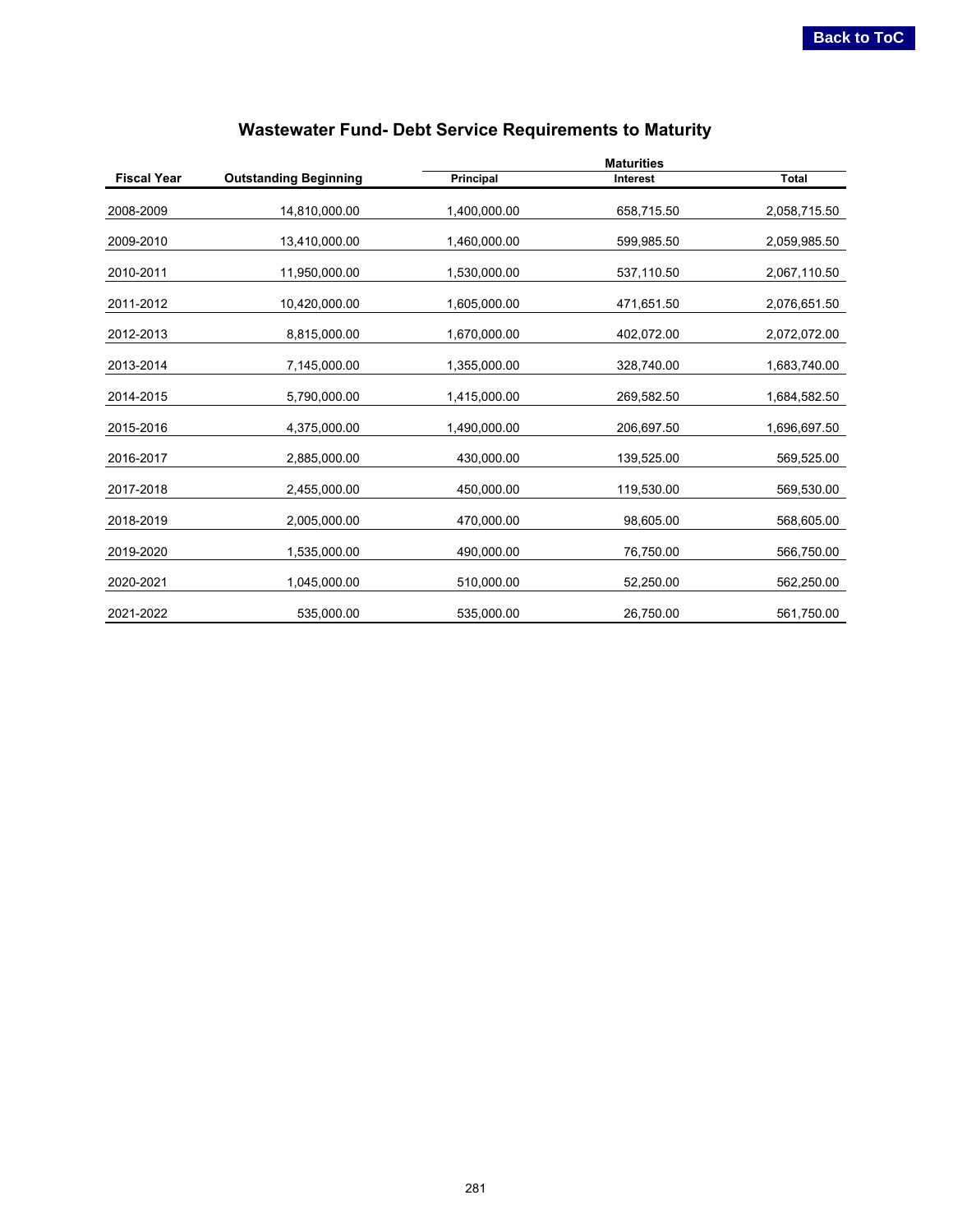#### <span id="page-21-0"></span>**Bond Debt Service Schedule City of Huntsville Waterworks & Sewer System Huntsville Texas Waterworks and Sewer, \$14,395,000**

| <b>Issue Date:</b> | 4/15/1997 |
|--------------------|-----------|
|                    |           |

**Maturity Date: 8/15/2016**

| <b>Payment Date</b> | <b>Principal</b>         | <b>Interest</b>        | Total        | <b>Annual Total</b> |  |  |  |  |
|---------------------|--------------------------|------------------------|--------------|---------------------|--|--|--|--|
| 2/15/2009           |                          | 160,060.00             | 160,060.00   |                     |  |  |  |  |
| 8/15/2009           | 770,000.00               | 160.060.00             | 930.060.00   | 1,090,120.00        |  |  |  |  |
| 2/15/2010           |                          | 144,082.50             | 144,082.50   |                     |  |  |  |  |
| 8/15/2010           | 805,000.00               | 144.082.50             | 949.082.50   | 1,093,165.00        |  |  |  |  |
| 2/15/2011           | 126,976.25<br>126,976.25 |                        |              |                     |  |  |  |  |
| 8/15/2011           | 845,000.00               | 126,976.25             | 971,976.25   | 1,098,952.50        |  |  |  |  |
| 2/15/2012           |                          | 108,808.75             | 108,808.75   |                     |  |  |  |  |
| 8/15/2012           | 885,000.00               | 108,808.75             | 993,808.75   | 1,102,617.50        |  |  |  |  |
| 2/15/2013           |                          | 89,560.00              | 89,560.00    |                     |  |  |  |  |
| 8/15/2013           | 930,000.00               | 89,560.00              | 1,019,560.00 | 1,109,120.00        |  |  |  |  |
| 2/15/2014           |                          | 69,100.00<br>69,100.00 |              |                     |  |  |  |  |
| 8/15/2014           | 975,000.00               | 69,100.00              | 1,044,100.00 | 1,113,200.00        |  |  |  |  |
| 2/15/2015           |                          | 47,406.25              | 47,406.25    |                     |  |  |  |  |
| 8/15/2015           | 1,020,000.00             | 47,406.25              | 1,067,406.25 | 1,114,812.50        |  |  |  |  |
| 2/15/2016           |                          | 24,456.25              | 24,456.25    |                     |  |  |  |  |
| 8/15/2016           | 1,075,000.00             | 24,456.25              | 1,099,456.25 | 1,123,912.50        |  |  |  |  |
| Total               | 7,305,000.00             | 1,540,900.00<br>S      | 8,845,900.00 | 8,845,900.00        |  |  |  |  |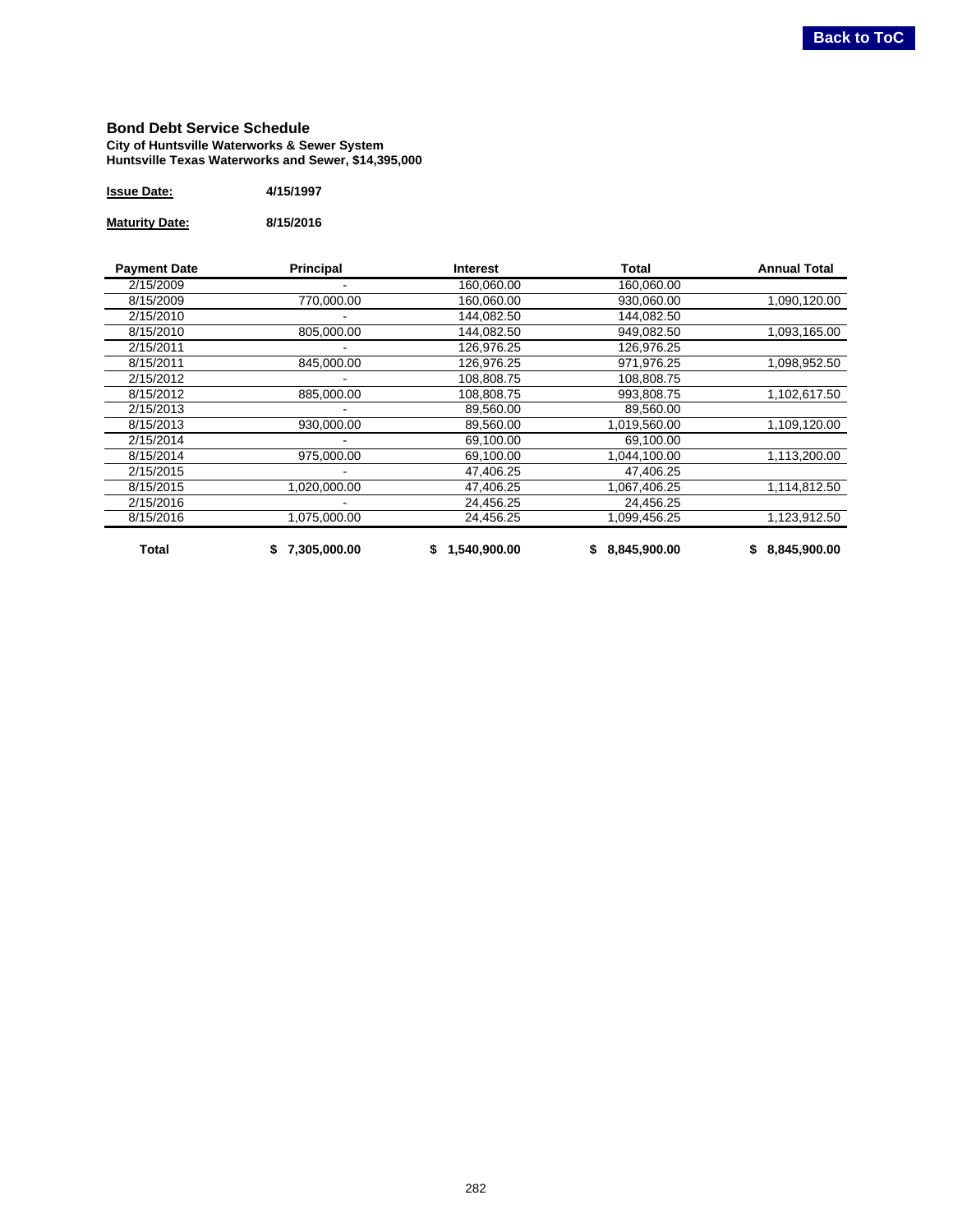#### <span id="page-22-0"></span>**Bond Debt Service Schedule City of Huntsville Waterworks & Sewer System Waterworks and Sewer System Revenue Bonds, Series 2002, \$7,255,000**

| <b>Issue Date:</b> | 11/19/2002 |
|--------------------|------------|
|                    |            |

**Maturity Date: 8/15/2022**

| <b>Payment Date</b> | Principal      | <b>Interest</b> | <b>Total</b>   | <b>Annual Total</b> |
|---------------------|----------------|-----------------|----------------|---------------------|
| 2/15/2009           |                | 130,463.75      | 130,463.75     |                     |
| 8/15/2009           | 315,000.00     | 130,463.75      | 445,463.75     | 575,927.50          |
| 2/15/2010           |                | 123,376.25      | 123,376.25     |                     |
| 8/15/2010           | 325,000.00     | 123,376.25      | 448,376.25     | 571,752.50          |
| 2/15/2011           |                | 116,470.00      | 116,470.00     |                     |
| 8/15/2011           | 340,000.00     | 456,470.00      | 572,940.00     |                     |
| 2/15/2012           |                | 109,670.00      | 109,670.00     |                     |
| 8/15/2012           | 355,000.00     | 109,670.00      | 464,670.00     | 574,340.00          |
| 2/15/2013           |                | 102,570.00      | 102,570.00     |                     |
| 8/15/2013           | 365,000.00     | 102,570.00      | 467,570.00     | 570,140.00          |
| 2/15/2014           |                | 95,270.00       |                |                     |
| 8/15/2014           | 380,000.00     | 95,270.00       | 475,270.00     | 570,540.00          |
| 2/15/2015           |                | 87,385.00       | 87,385.00      |                     |
| 8/15/2015           | 395,000.00     | 87,385.00       | 482,385.00     | 569,770.00          |
| 2/15/2016           |                | 78,892.50       | 78,892.50      |                     |
| 8/15/2016           | 415,000.00     | 78,892.50       | 493,892.50     | 572,785.00          |
| 2/15/2017           | 69,762.50      |                 | 69,762.50      |                     |
| 8/15/2017           | 430,000.00     | 69,762.50       | 499,762.50     | 569,525.00          |
| 2/15/2018           |                | 59,765.00       | 59,765.00      |                     |
| 8/15/2018           | 450,000.00     | 59,765.00       | 509,765.00     | 569,530.00          |
| 2/15/2019           |                | 49,302.50       | 49,302.50      |                     |
| 8/15/2019           | 470,000.00     | 49,302.50       | 519,302.50     | 568,605.00          |
| 2/15/2020           |                | 38,375.00       | 38,375.00      |                     |
| 8/15/2020           | 490,000.00     | 38,375.00       | 528,375.00     | 566,750.00          |
| 2/15/2021           |                |                 | 26,125.00      |                     |
| 8/15/2021           | 510,000.00     | 26,125.00       | 536,125.00     | 562,250.00          |
| 2/15/2022           |                | 13,375.00       | 13,375.00      |                     |
| 8/15/2022           | 535,000.00     | 13,375.00       | 548,375.00     | 561,750.00          |
| <b>Total</b>        | \$5,775,000.00 | \$2,201,605.00  | \$7,976,605.00 | \$7,976,605.00      |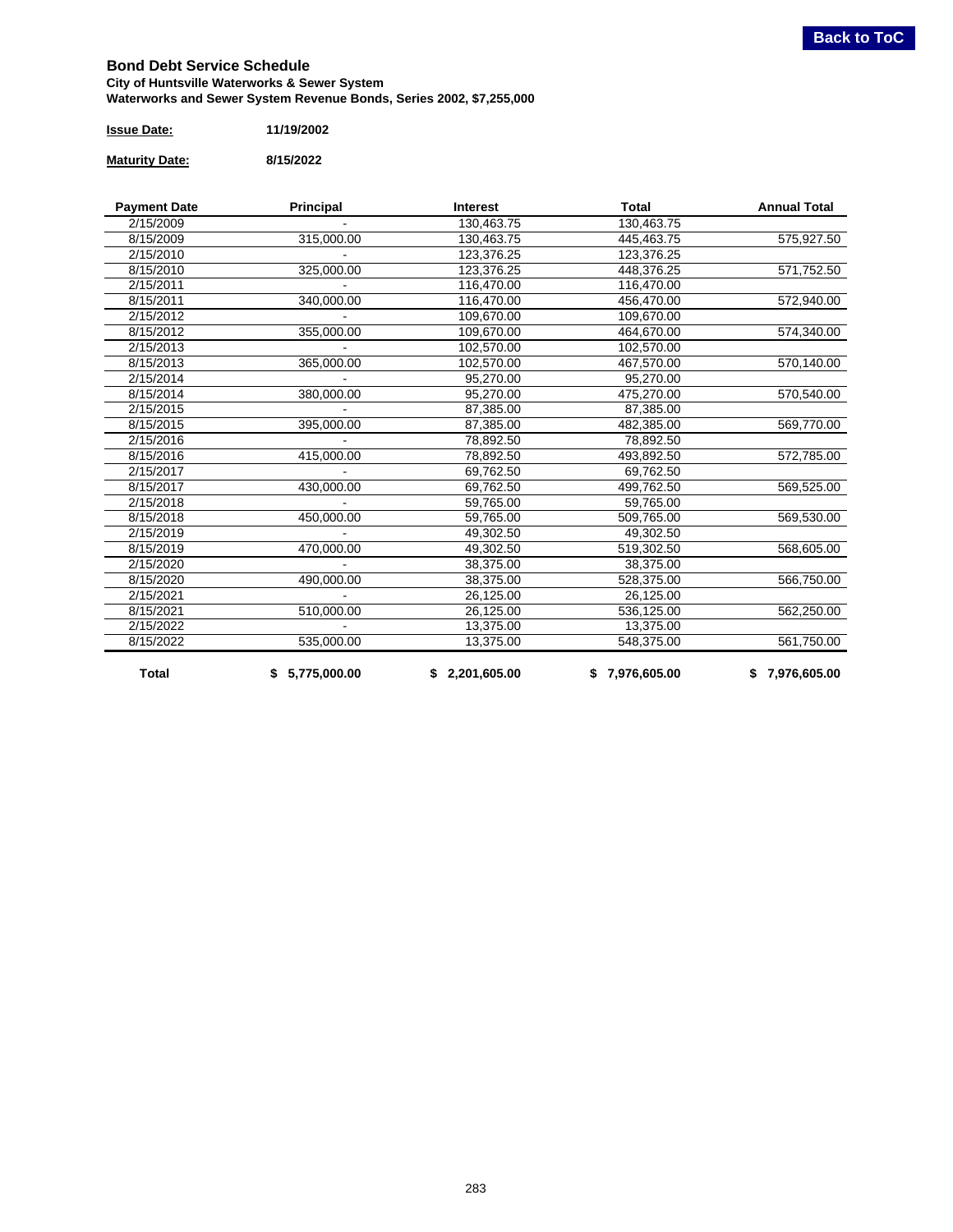<span id="page-23-0"></span>**Trinity River Authority Contract Revenue Bonds, Series Refunding 2003, \$3,125,000**

#### **Issue Date: 6/1/2003**

**Maturity Date: Serially 2/1/2004 through 11/30/2013**

| <b>Payment Date</b> | <b>Principal</b> | <b>Interest</b> |              | <b>Annual Total</b> |
|---------------------|------------------|-----------------|--------------|---------------------|
| 2/1/2009            |                  | 38,834.00       | 38,834.00    |                     |
| 8/1/2009            | 315,000,00       | 38.834.00       | 353,834.00   | 392,668.00          |
| 2/1/2010            |                  | 32,534.00       | 32,534.00    |                     |
| 8/1/2010            | 330,000.00       | 32,534.00       | 362,534.00   | 395,068.00          |
| 2/1/2011            |                  | 25,109.00       | 25,109.00    |                     |
| 8/1/2011            | 345.000.00       | 25,109.00       | 370.109.00   | 395,218.00          |
| 2/1/2012            |                  | 17.347.00       | 17.347.00    |                     |
| 8/1/2012            | 365,000.00       | 17,347.00       | 382,347.00   | 399,694.00          |
| 2/1/2013            |                  | 8,906.00        | 8,906.00     |                     |
| 8/1/2013            | 375.000.00       | 8.906.00        | 383.906.00   | 392.812.00          |
| Total               | 1,730,000.00     | 245.460.00      | 1,975,460.00 | 1,975,460.00<br>\$  |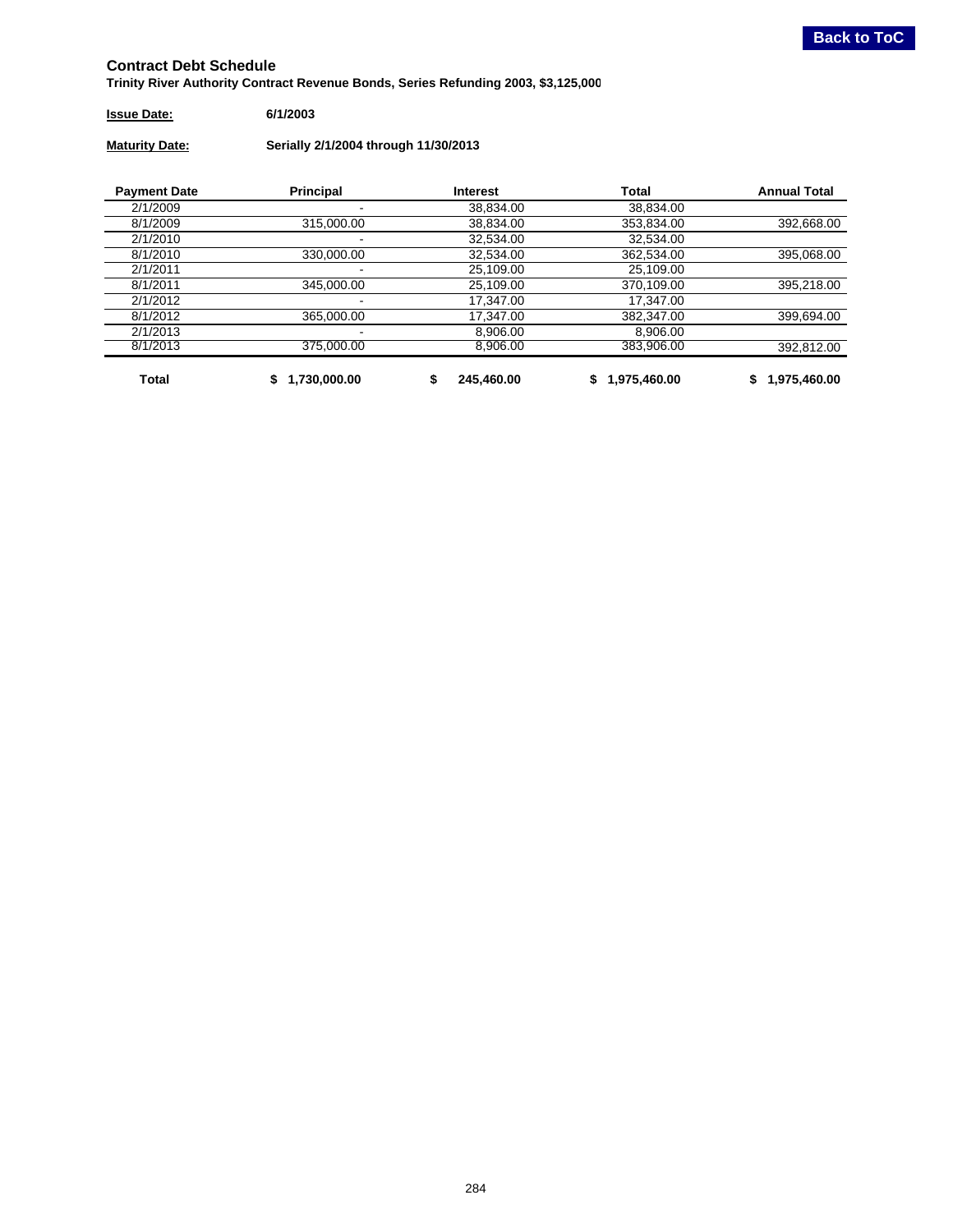#### **Bond Debt Service Schedule City of Huntsville General Obligation General Obligation Refunding Bonds, Series 2004**

<span id="page-24-0"></span>**4/22/2004 Issue Date:**

**9/30/2009 Maturity Date:**

| <b>Payment Date</b> | <b>Principal</b> | Interest | Total       | <b>Annual Total</b> |
|---------------------|------------------|----------|-------------|---------------------|
| 2/15/2009           | \$85,000.00      | \$956.25 | \$85,956.25 | 85.956.25           |
| Total               | \$85,000.00      | \$956.25 | \$85,956.25 | 85.956.25           |
|                     |                  |          |             |                     |

## **2004 Refunding Issue Payment Schedule**

| <b>Payment</b>  |      | <b>Debt Service Fund</b> |                 |          | <b>Water Fund</b> |                 | <b>Wastewater Fund</b> |                  | <b>Solid Waste Fund</b> |         | Total            |          |                  |          |
|-----------------|------|--------------------------|-----------------|----------|-------------------|-----------------|------------------------|------------------|-------------------------|---------|------------------|----------|------------------|----------|
| <b>Date</b>     | $\%$ | <b>Principal</b>         | <b>Interest</b> | %        | <b>Principal</b>  | <b>Interest</b> | %                      | <b>Principal</b> | <b>Interest</b>         | $\%$    | <b>Principal</b> | Interest | <b>Principal</b> | Interest |
| 2/15/2009 0.00% |      |                          |                 | $0.00\%$ |                   |                 | $0.00\%$               |                  |                         | 100.00% | 85.000.00        | 956.25   | 85.000.00        | 956.25   |
| <b>Total</b>    |      |                          |                 |          |                   |                 |                        |                  |                         |         | 85,000,00        | 956.25   | 85,000,00        | 956.25   |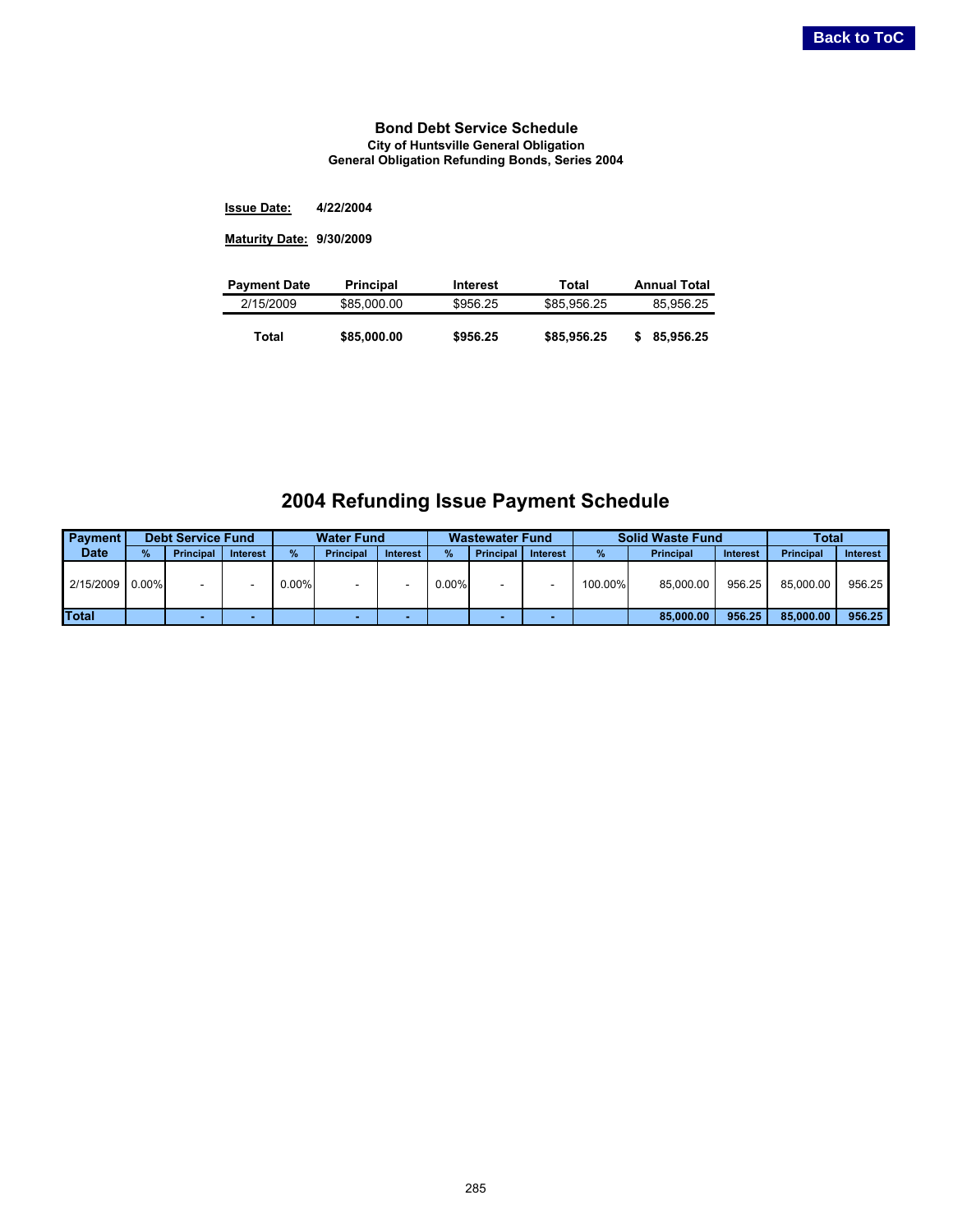## <span id="page-25-0"></span>**Solid Waste Vehicles & Equipment Debt Service Schedule Huntsville Texas, \$986,352.40**

**Commencement Date: 6/3/2008**

| <b>Payment Date</b> | <b>Principal</b> | <b>Interest</b> | <b>Annual Total</b> |
|---------------------|------------------|-----------------|---------------------|
| 1/15/2009           | 194,379.01       | 20,960.32       | 215,339.33          |
| 1/15/2010           | 188,047.92       | 27,291.40       | 215,339.32          |
| 1/15/2011           | 194,528.05       | 20,811.27       | 215,339.32          |
| 1/15/2012           | 201,231.49       | 14,107.83       | 215,339.32          |
| 1/15/2013           | 208,165.93       | 7,173.40        | 215,339.33          |
| Total               | \$986,352.40     | \$90,344.22     | \$1,076,696.62      |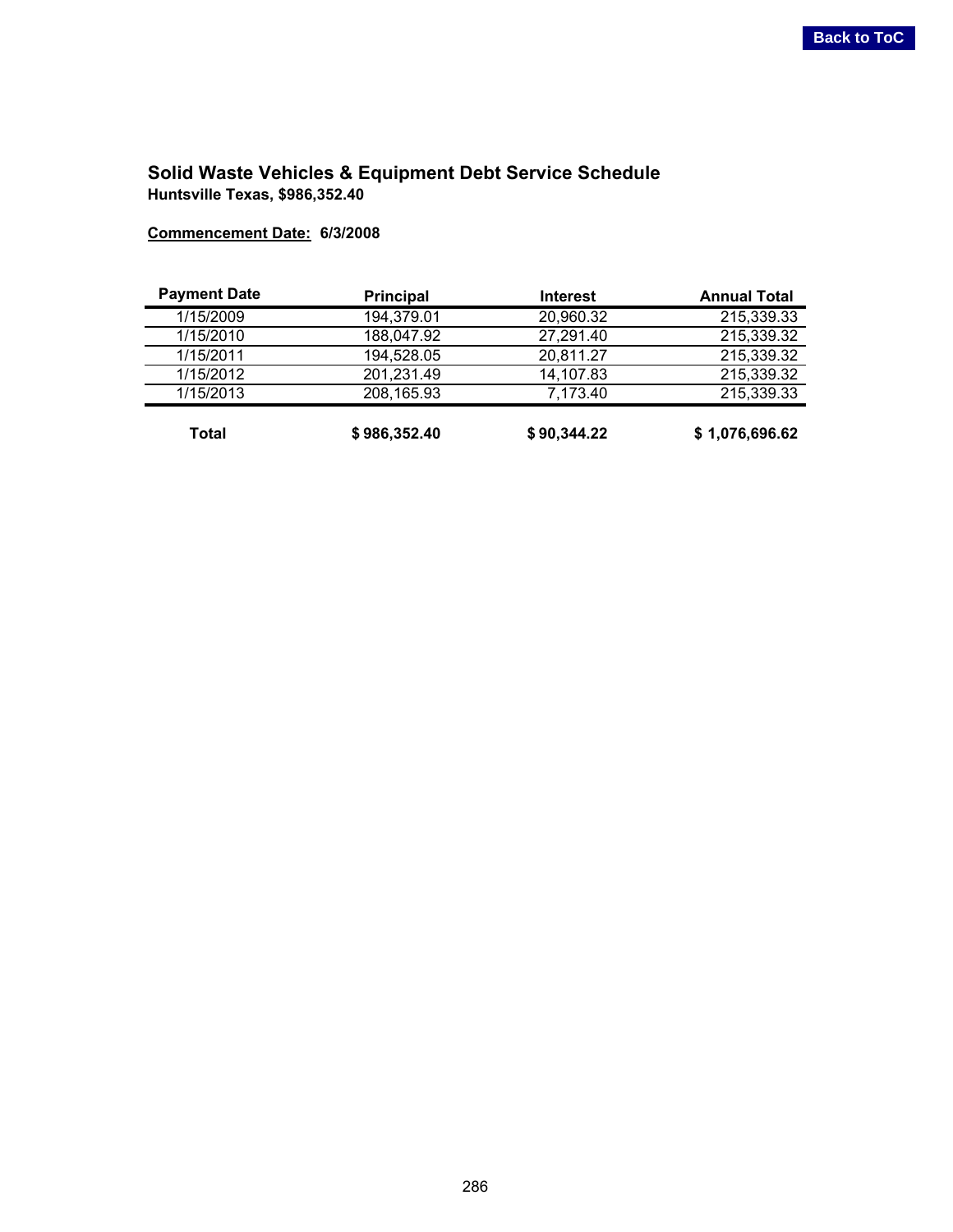<span id="page-26-0"></span>

#### **101-920 DEBT SERVICE - GENERAL FUND**

|                                   | 05-06         | 06-07         | 07-08         | 07-08           | 08-09          |
|-----------------------------------|---------------|---------------|---------------|-----------------|----------------|
| <b>Account Title</b>              | <b>Actual</b> | <b>Actual</b> | <b>Budget</b> | <b>Estimate</b> | <b>Adopted</b> |
| 82090 Anticipation Note Principal | 300,000       | 125,000       | 130,000       | 130.000         | 140.000        |
| 82100 Anticipation Note Interest  | 30,365        | 27,620        | 23,443        | 23,443          | 18,850         |
| <b>Subtotal Debt Service</b>      | 330.365       | 152.620       | 153.443       | 153.443         | 158,850        |
| <b>TOTAL GENERAL FUND</b>         | 330.365       | 152.620       | 153.443       | 153,443         | 158,850        |

Note: 82090 - Tax Note Series 2005 Principal (Aquatic Center) 82100 - Tax Note Series 2005 Interest (Aquatic Center)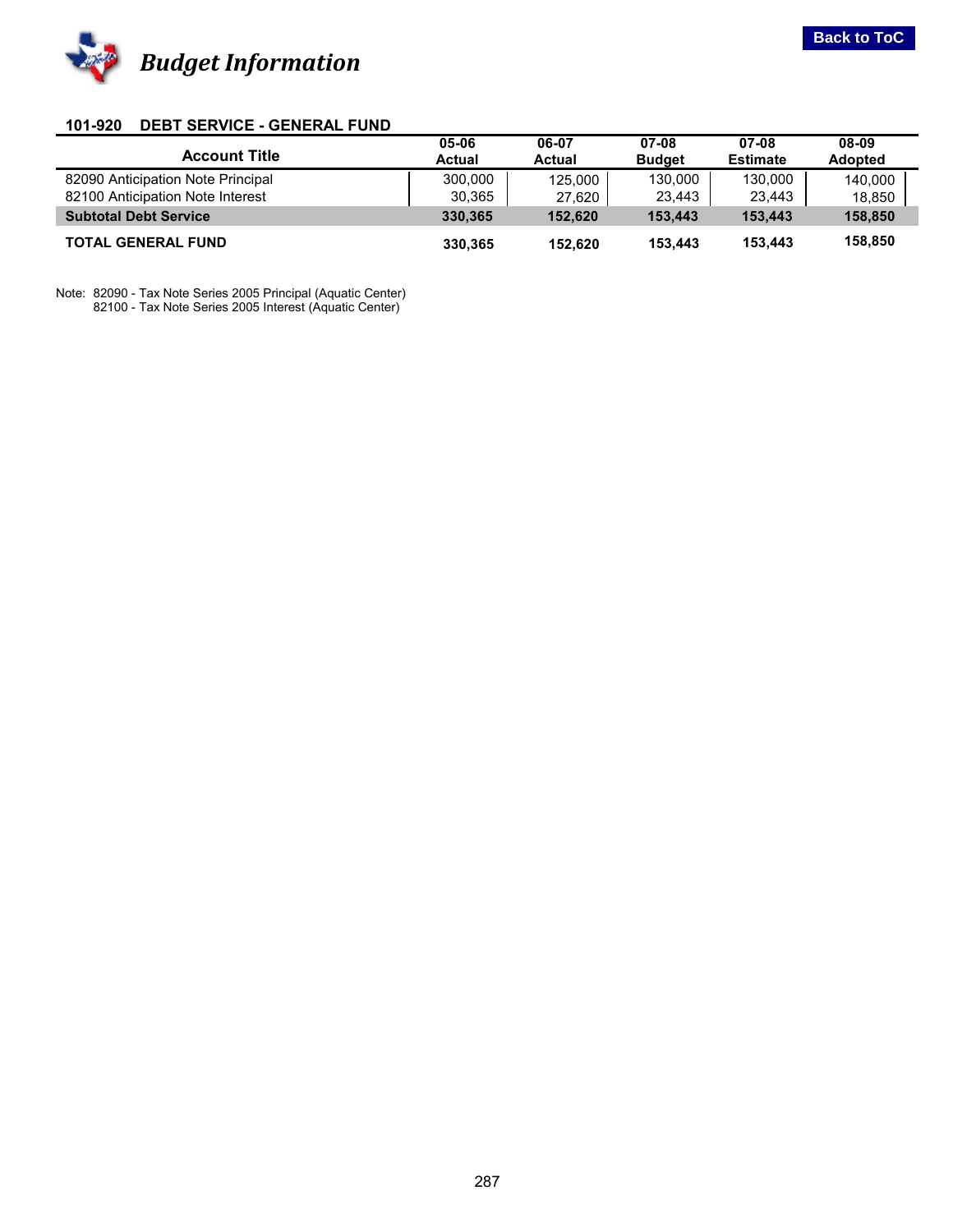<span id="page-27-0"></span>

#### **116-920 DEBT SERVICE - GENERAL OBLIGATION**

|                                   | 05-06         | 06-07         | 07-08         | $07 - 08$       | 08-09          |
|-----------------------------------|---------------|---------------|---------------|-----------------|----------------|
| <b>Account Title</b>              | <b>Actual</b> | <b>Actual</b> | <b>Budget</b> | <b>Estimate</b> | <b>Adopted</b> |
| 81010 Bond Principal Payments     | 15,000        | 25.000        | 25,000        | 25,000          | 25.000         |
| 81020 Bond Interest Payments      | 143,428       | 133.936       | 133.056       | 133.056         | 132,176        |
| 82050 CO Principal                | 255,000       | 250.000       | 290,000       | 290,000         | 730.000        |
| 82055 01 Golf - Principal         | 80,000        | 85.000        | 90,000        | 90,000          | 95.000         |
| 82060 CO Interest                 | 394,319       | 378.175       | 362,188       | 362,188         | 337,797        |
| 82065 01 Golf - Interest          | 242,280       | 237,480       | 232,380       | 232,380         | 226,980        |
| 82075 04 Fire Station - Principal | 45,000        | 45,000        | 50,000        | 50,000          | 50,000         |
| 82076 08 Fire Station - Principal |               |               |               |                 | 190,000        |
| 82085 04 Fire Station - Interest  | 41,205        | 40.080        | 38,893        | 38,893          | 37,643         |
| 82086 08 Fire Station - Interest  |               |               |               |                 | 69,724         |
| 82111 04 Refunding - Principal    | 384,681       | 414,848       | 391,892       | 391,892         |                |
| 82121 04 Refunding - Interest     | 18,067        | 12.052        | 5,433         | 5,433           |                |
| 88200 Debt Issue Cost             | 6,410         |               |               |                 |                |
| <b>Subtotal Debt Service</b>      | 1,625,390     | 1,621,571     | 1,618,842     | 1,618,842       | 1,894,320      |
| <b>TOTAL GENERAL OBLIGATION</b>   | 1,625,390     | 1,621,571     | 1,618,842     | 1,618,842       | 1,894,320      |

Note: 81010 - 2005 CO - Refunding Bond Principal

81020 - 2005 CO - Refunding Bond Interest

82050 - CO Principal 98 Street - \$395,000; 2000 Principal Street - \$335,000

82060 - 1998 / 2000 CO Interest - 1998 Street - \$303,384; 2000 Street - \$34,413

82086 - Equipment Portion of debt to be budgeted and transferred to equipment fund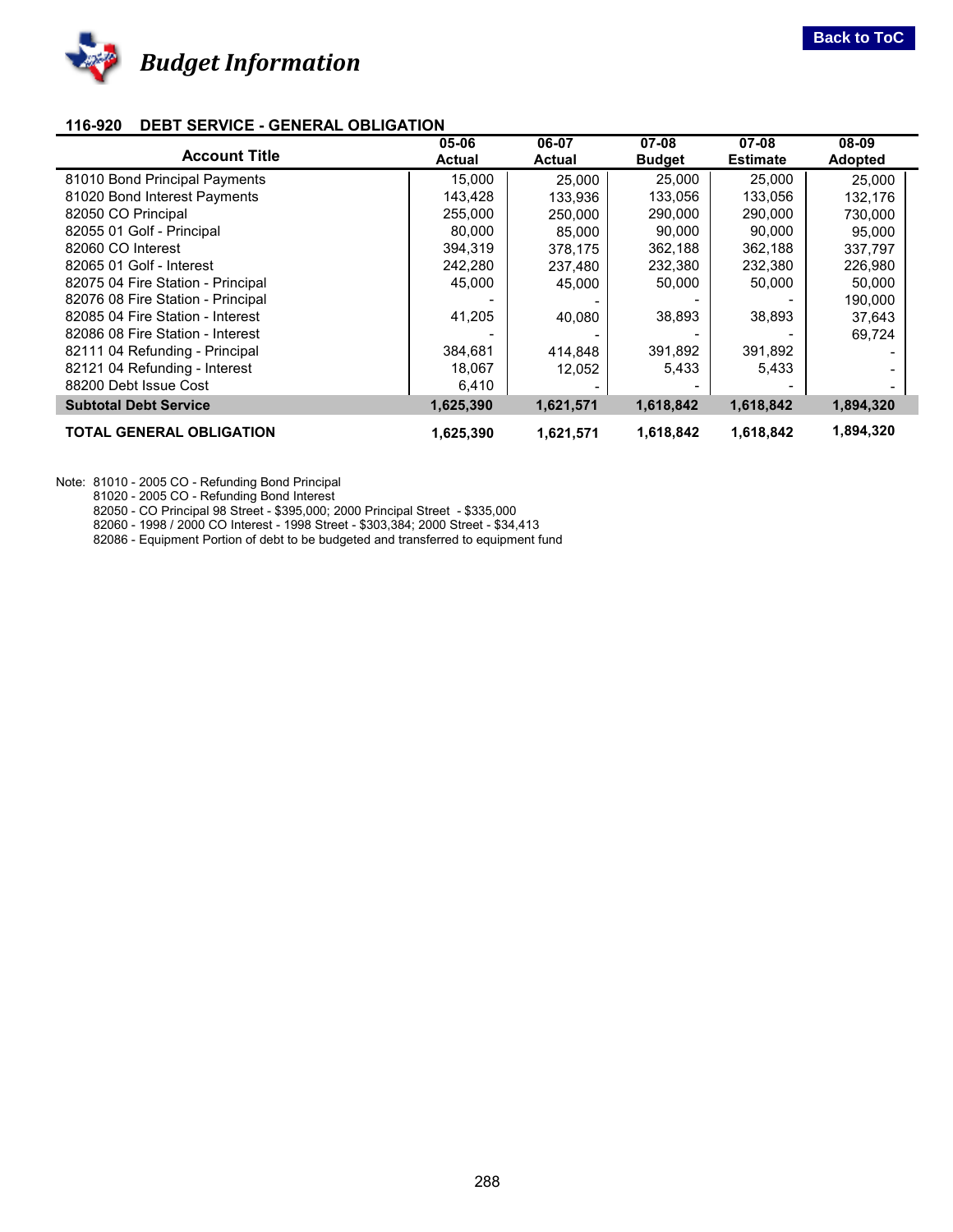<span id="page-28-0"></span>

#### **220-920 DEBT SERVICE - WATER**

| <b>Account Title</b>                 | 05-06<br><b>Actual</b> | 06-07<br><b>Actual</b> | 07-08<br><b>Budget</b> | $07 - 08$<br><b>Estimate</b> | 08-09<br><b>Adopted</b> |  |
|--------------------------------------|------------------------|------------------------|------------------------|------------------------------|-------------------------|--|
| 80010 1978 Issue Principal           | 545,000                |                        |                        |                              |                         |  |
| 80020 1996 Issue Principal           | 180.000                | 190.000                | 200,000                | 200,000                      | 210.000                 |  |
| 80030 1997 Issue Principal           | 125,000                | 135,000                | 140,000                | 140,000                      | 145.000                 |  |
| 80044 1999 TRA (Tenaska) Issue Princ | 330,000                | 350,000                | 375,000                | 375,000                      | 395,000                 |  |
| 80110 1978 Issue Interest            | 19,465                 |                        |                        |                              |                         |  |
| 80120 1996 Issue Interest            | 135,971                | 119,682                | 116,493                | 116,493                      | 106,493                 |  |
| 80130 1997 Issue Interest            | 117,790                | 111.002                | 106,158                | 106,158                      | 99.438                  |  |
| 80140 1999 Issue Interest            | 500,758                | 478.112                | 463,450                | 463,450                      | 441,325                 |  |
| 81015 2007 Revenue Bond Principal    |                        |                        |                        |                              | 170,000                 |  |
| 81025 2007 Revenue Bond Interest     |                        |                        |                        |                              | 73,054                  |  |
| 81029 Amortization Issue Costs       | 5,310                  | 5,310                  |                        |                              |                         |  |
| 82111 04 Refunding - Principal       | 50,701                 | 30.660                 |                        |                              |                         |  |
| 82121 04 Refunding - Interest        | 2,169                  | 738                    |                        |                              |                         |  |
| <b>Subtotal Debt Service</b>         | 2,012,164              | 1,420,504              | 1,401,101              | 1,401,101                    | 1,640,310               |  |
| <b>TOTAL WATER</b>                   | 2,012,164              | 1.420.504              | 1,401,101              | 1,401,101                    | 1,640,310               |  |

Note: 80020 - TRA Contract Bonds Series 1996 Principal

80030 - TRA Contract Bonds Series 1997 Principal

80044 - TRA Contract Bonds Series 1999 Principal - Tenaska

80120 - TRA Contract Bonds Series 1996 Interest

80130 - TRA Contract Bonds Series 1997 Interest

80140 - TRA Contract Bonds Series 1999 Interest

81015 - 2007 Waterworks Bond Principal (City of Huntsville revenue tax bond)

81025 - 2007 Waterworks Bond Interest (City of Huntsville revenue tax bond)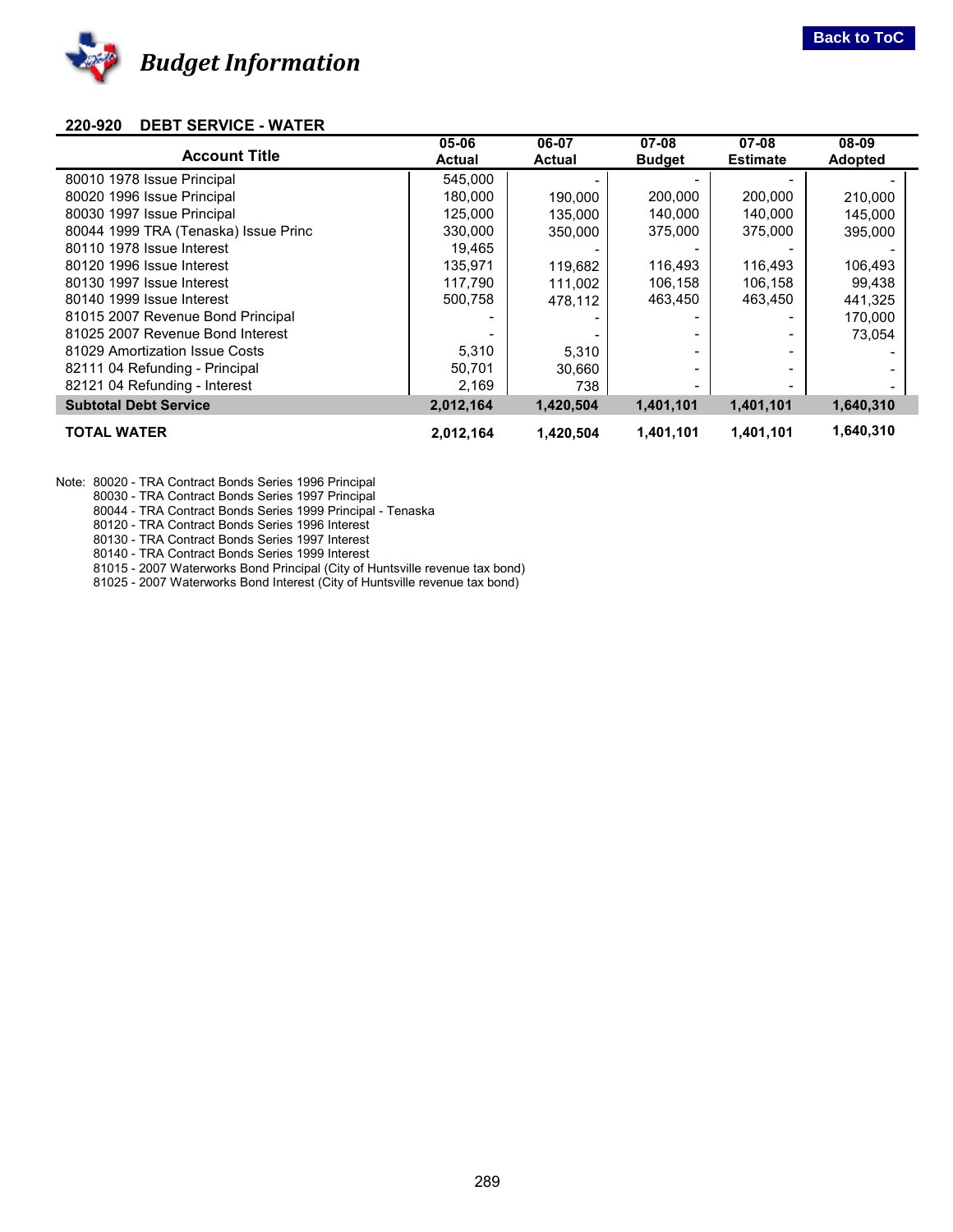<span id="page-29-0"></span>

#### **221-920 DEBT SERVICE - WASTEWATER**

| <b>Account Title</b>                  | 05-06<br><b>Actual</b> | 06-07<br><b>Actual</b> | 07-08<br><b>Budget</b> | $07 - 08$<br><b>Estimate</b> | 08-09<br><b>Adopted</b> |  |
|---------------------------------------|------------------------|------------------------|------------------------|------------------------------|-------------------------|--|
|                                       |                        |                        |                        |                              |                         |  |
| 81013 1997 WW&SS Principal            | 670.000                | 700.000                | 735.000                | 735.000                      | 770.000                 |  |
| 81014 02 WW Debt - Principal          | 280,000                | 290.000                | 300.000                | 300,000                      | 315,000                 |  |
| 81023 1997 WW&SS Interest             | 400.602                | 375.391                | 349,888                | 349,888                      | 320,120                 |  |
| 81024 02 WW Debt - Interest           | 298,889                | 283.333                | 274,428                | 274,428                      | 260,928                 |  |
| 82111 04 Refunding - Principal        | 118,303                | 71.540                 |                        |                              | -                       |  |
| 82121 04 Refunding - Interest         | 5,062                  | 1.722                  |                        |                              | -                       |  |
| 83020 1992 TRA Issue Principal        | 245,000                |                        |                        |                              | -                       |  |
| 83021 1992 TRA Issue Interest         | 11,863                 |                        |                        |                              |                         |  |
| 83030 93 Orig / 03 Rfnd TWDB - Prncpl | 285,000                | 295.000                | 305,000                | 305,000                      | 315,000                 |  |
| 83031 93 Orig / 03 Rfnd TWDB - Intrst | 110,162                | 99.214                 | 89,870                 | 89,870                       | 77,669                  |  |
| <b>Subtotal Debt Service</b>          | 2,424,881              | 2,116,200              | 2,054,186              | 2,054,186                    | 2,058,717               |  |
| <b>TOTAL WASTEWATER</b>               | 2.424.881              | 2.116.200              | 2,054,186              | 2.054.186                    | 2,058,717               |  |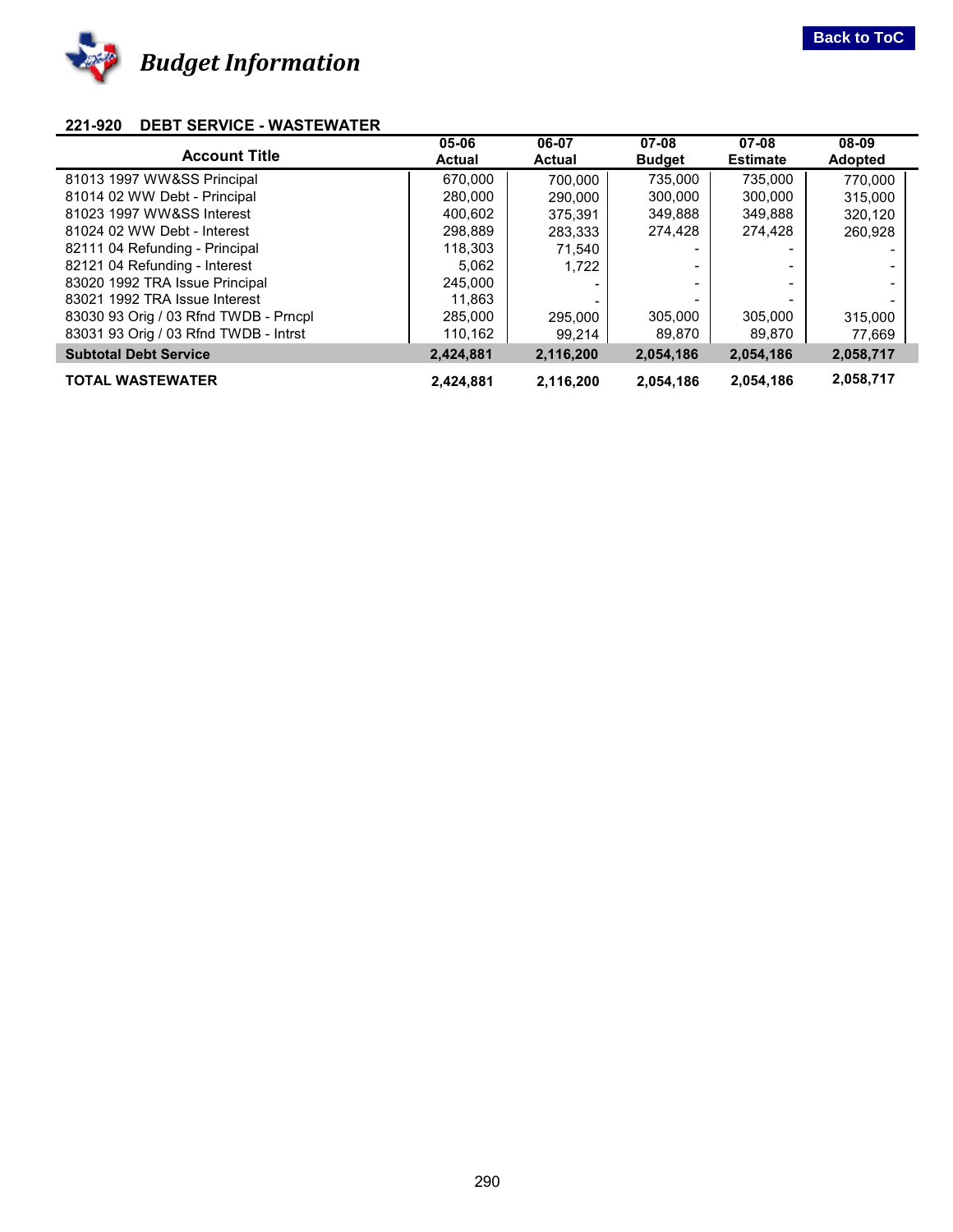<span id="page-30-0"></span>

#### **224-920 DEBT SERVICE - SOLID WASTE**

| <b>Account Title</b>           | 05-06<br><b>Actual</b> | 06-07<br><b>Actual</b>   | 07-08<br><b>Budget</b> | 07-08<br><b>Estimate</b> | 08-09<br><b>Adopted</b>  |  |
|--------------------------------|------------------------|--------------------------|------------------------|--------------------------|--------------------------|--|
| 81029 Amortization Issue Costs | 1.859                  | $\overline{\phantom{0}}$ |                        | $\overline{\phantom{0}}$ | $\overline{\phantom{0}}$ |  |
| 82111 04 Refunding - Principal | 101,315                | 102.951                  | 103.108                | 103.108                  | 85,000                   |  |
| 82121 04 Refunding - Interest  | 4,544                  | 2,746                    | 1,433                  | 1,433                    | 957                      |  |
| <b>Subtotal Debt Service</b>   | 107.718                | 105.697                  | 104.541                | 104.541                  | 85,957                   |  |
| <b>TOTAL SOLID WASTE</b>       | 107.718                | 105.697                  | 104.541                | 104.541                  | 85,957                   |  |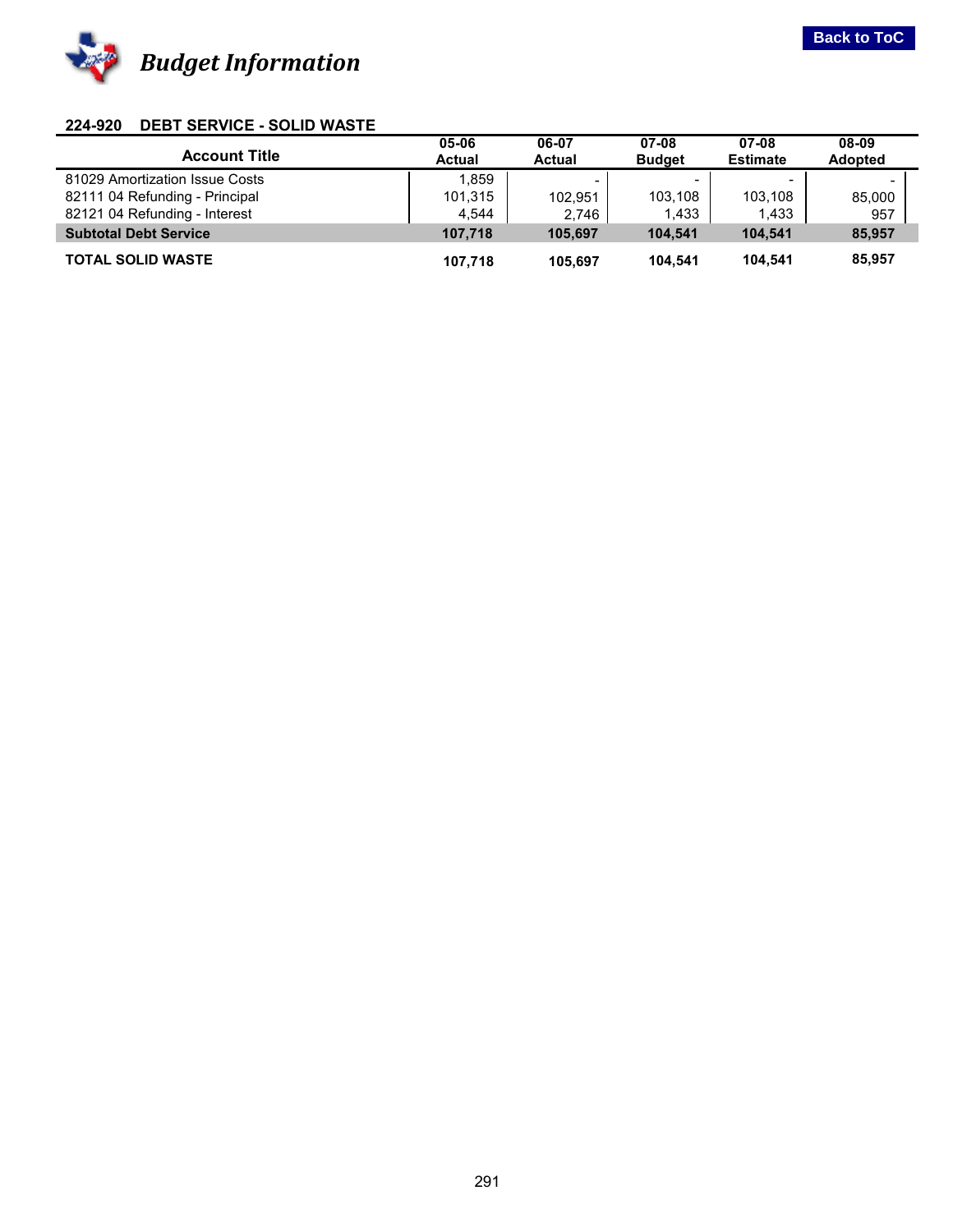<span id="page-31-0"></span>

#### **306-920 DEBT SERVICE - EQUIPMENT FUND**

|                              | 05-06                    | 06-07                    | 07-08         | 07-08           | 08-09          |
|------------------------------|--------------------------|--------------------------|---------------|-----------------|----------------|
| <b>Account Title</b>         | Actual                   | <b>Actual</b>            | <b>Budget</b> | <b>Estimate</b> | <b>Adopted</b> |
| 82070 Lease Principal        | $\overline{\phantom{a}}$ |                          | 243.266       | 72.127          | 194,380        |
| 82080 Lease Interest         | $\overline{\phantom{0}}$ |                          | 62,041        | 21,897          | 20,961         |
| <b>Subtotal Debt Service</b> | -                        | $\overline{\phantom{0}}$ | 305.307       | 94.024          | 215.341        |
| <b>TOTAL EQUIPMENT FUND</b>  | $\overline{\phantom{0}}$ | -                        | 305.307       | 94.024          | 215,341        |

Note: 82070 - Solid Waste Automation Trucks and Equipment \$194,380. 82080 - Solid Waste Automation Trucks and Equip Interest \$20,961.